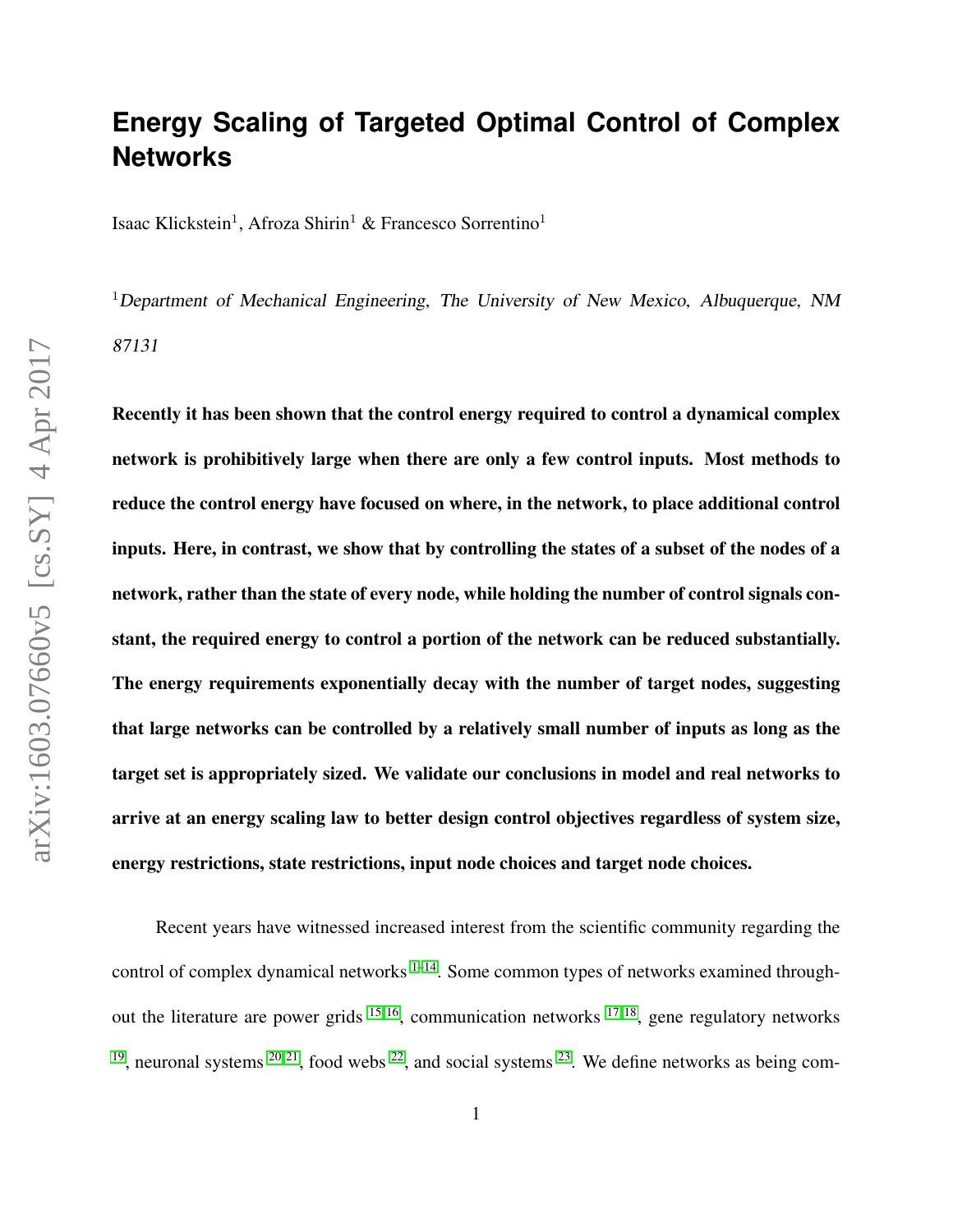posed of two components; the nodes which constitute the individual members of the network and the edges which describe the coupling or information sharing between nodes  $24$ . Particular focus has been paid to our ability to control these networks  $6, 8-12, 14, 25$  $6, 8-12, 14, 25$  $6, 8-12, 14, 25$  $6, 8-12, 14, 25$  $6, 8-12, 14, 25$ . A network is deemed controllable if a set of appropriate control signals can drive the network from an arbitrary initial condition to any final condition in finite time. If a network is controllable, a control signal which achieves such a goal is not necessarily unique.

One important metric to characterize these control signals is the energy that each one requires. From optimal control theory, we can define the control action which, for a given distribution of the control input signals satisfies both our initial and final conditions as well as minimizes the energy required to perform the task  $^{26}$  $^{26}$  $^{26}$ . The energy associated with the minimum energy control action provides an energetic theoretical limit. Knowledge of the minimum control energy is crucial in order to understand how expensive it can be to control a given network when applying any alternative control signal. The minimum energy framework has recently been examined in  $27.28$ which have shown that based on the underlying network structure, the distribution of the control input signals, the desired final state, and other parameters, the energy to control a network may lie on a distribution that spans a broad range of orders of magnitude. In this paper, we focus on reducing the energy that is maximum with respect to the choice of the initial state, final state, and, in general, of an arbitrary control action. We note that in real applications involving large complex networks, achieving control over all of the network nodes is often unfeasible  $27,28$  $27,28$  and ultimately unnecessary.

One possible method to reduce the required energy was investigated in  $29$ , where additional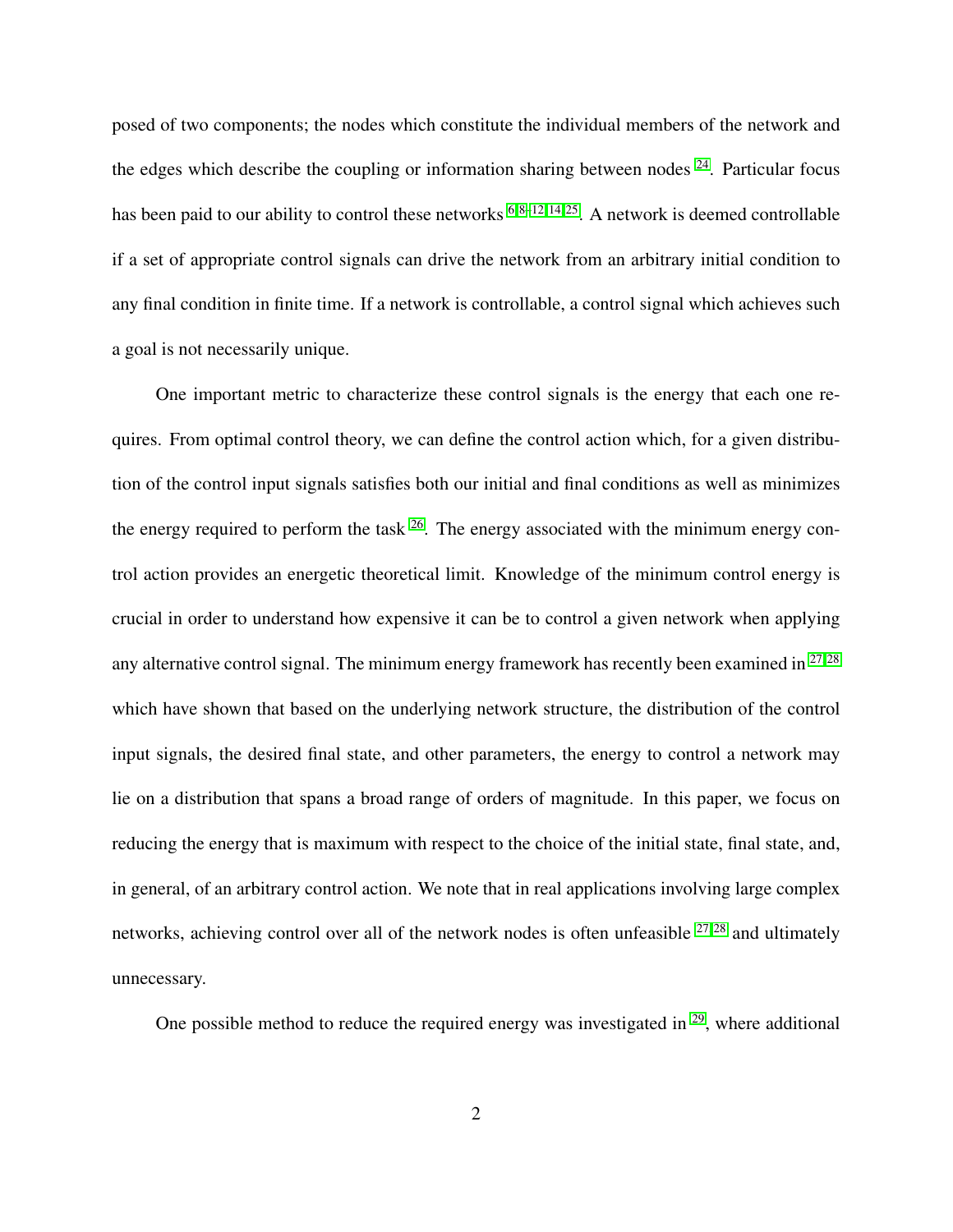control signals were added in optimal locations in the network according to each node's distance from the current set of control signals. In  $30,31$  $30,31$ , the minimum dominating set (MDS) of the underlying graph of a network is determined and each node in the MDS is assumed capable of generating an independent signal along each of its outgoing edges. As every node not in the MDS is only one edge away from a node in the MDS, and each edge from an MDS node to a non-MDS represents a unique control signal, the control energy will be relatively small. In this paper, for the first time, we adjust the control goal to affect only a subset of the network nodes, chosen as the targets of the control action, and consider the effect of this choice on the required control energy. This type of target control action is typically what is needed in applications in gene regulatory networks  $32$ , financial networks  $33$ , and social systems  $34$ .

Our first main contribution is determining how the energy scales with the cardinality of the target set. In particular, we find that the minimum control energy to control a portion of the complex network decays exponentially as the number of targets is decreased. Previous work  $27,28$  $27,28$  has only investigated the control energy for complex networks when the target set coincides with the set of all nodes. We also look at the energetic relation between the number of targets and other network parameters such as the number of inputs and the amount of time allocated for the control action. Our second main contribution is showing that target control is applicable to other control actions generated with respect to other cost functions. Target control has received recent attention in  $14,35$  $14,35$  which examined methods to choose a minimal set of independent control signals necessary to control just the targets. Here, a target control signal is examined that is optimal with respect to a general quadratic cost function that appears often in the control of many real systems.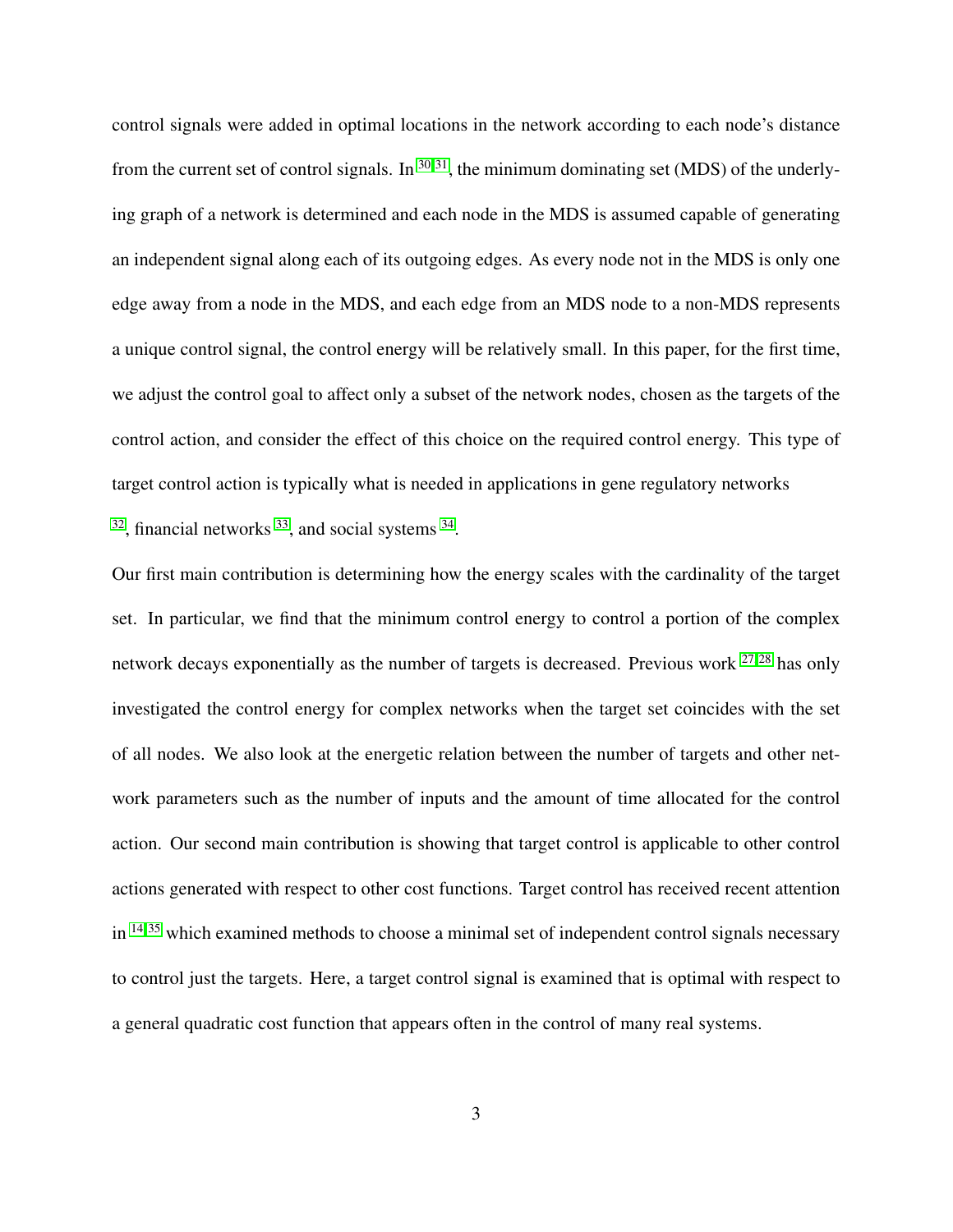## **Results**

Problem Formulation Complex networks consist of two parts; a set of nodes with their interconnections that represent the topology of the network, and the dynamics which describe the time evolution of the network nodes. First, we summarize the definitions needed to describe a network. We define  $V = \{i\}, i = 1, \ldots, n$  to be the set of n nodes that constitute a network. The adjacency matrix is a real, square  $n \times n$  marix, A, which has nonzero elements  $A_{ij}$  if node *i* receives a signal from node  $i$ . For each node  $i$  we count the number of receiving connections, called the in-degree  $k_i^{\text{in}}$  and the number of outgoing connections, called the out-degree  $k_i^{\text{out}}$ . The average in-degree and average out-degree for a network is  $k_{av}$ . One common way to characterize the topology of a network is by its degree distribution. Often the in-degree and out-degree distributions of networks that appear in science and engineering applications are scale-free, i.e.,  $p(k) \sim k^{-\gamma}$  where k is either the in-degree or out-degree with corresponding  $\gamma_{\rm in}$  and  $\gamma_{\rm out}$ , and most often  $2 \le \gamma \le 3^{36}$  $2 \le \gamma \le 3^{36}$  $2 \le \gamma \le 3^{36}$ .

While most dynamical networks that arise in science and engineering are governed by nonlinear differential equations, the fundamental differences between individual networks and the uncertainty of precise dynamics make any substantial overarching conclusions difficult  $6,35,36$  $6,35,36$ . Nonetheless, linear controllers have proven to be adequate in many applications by approximating nonlinear systems as linear systems in local regions of the *n*-dimensional state space  $37$ . We examine linear dynamical systems, as it is a necessary first step to understanding how target control may benefit nonlinear systems. The linear time invariant (LTI) network dynamics are,

<span id="page-3-0"></span>
$$
\dot{\mathbf{x}}(t) = A\mathbf{x}(t) + B\mathbf{u}(t)
$$
  

$$
\mathbf{y}(t) = C\mathbf{x}(t)
$$
 (1)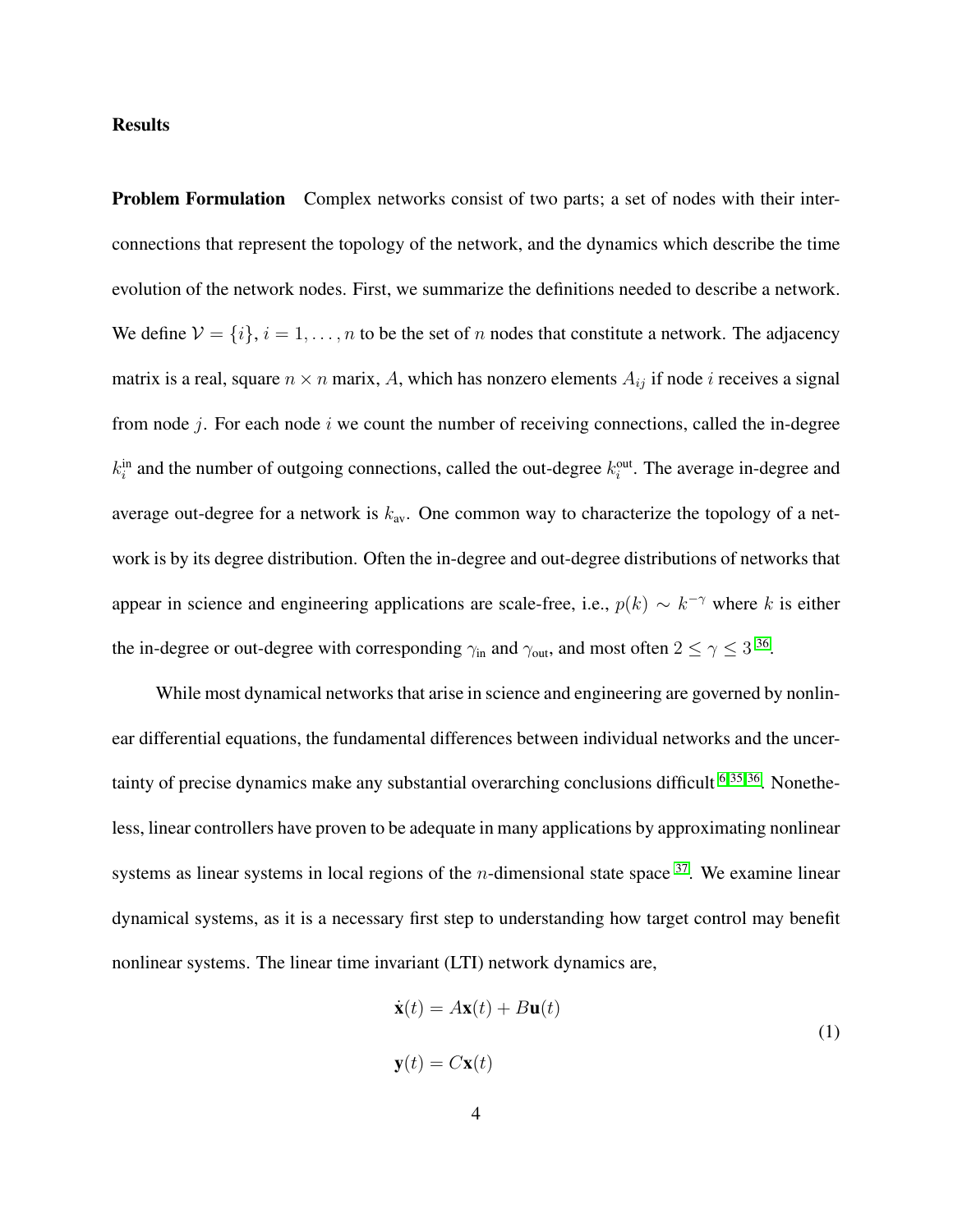where  $\mathbf{x}(t) = [x_1(t), \dots, x_n(t)]^T$  is the  $n \times 1$  time-varying state vector,  $\mathbf{u}(t) = [u_1(t), \dots, u_m(t)]^T$ is the  $m \times 1$  time-varying external control input vector, and  $\mathbf{y}(t) = [y_1(t), \dots, y_p(t)]^T$  is the  $p \times 1$ time-varying vector of outputs, or targets. The  $n \times n$  matrix  $A = \{a_{ij}\}\$ is the adjacency matrix described previously, the  $n \times m$  matrix B defines the nodes in which the m control input signals are injected, and the  $p \times n$  matrix C expresses the relations between the states that are designated as the outputs. In addition, the diagonal values of A,  $a_{ii}$ ,  $i = 1, \ldots, n$ , which represent self-regulation, such as birth/death rates in food webs, station keeping in vehicle consensus, degradation of cellular products, etc., are chosen to be unique at each node (see proposition 1 in <sup>[38](#page-25-7)</sup>). These diagonal values are chosen to also guarantee that  $A$  is Hurwitz so the system in Eq. [\(1\)](#page-3-0) is internally stable. We restrict ourselves to the case when  $B(C)$  has linearly independent columns (rows) with a single nonzero element, i.e., each control signal is injected into a single node (defined as an input node) and each output is drawn from a single node (defined as a target node). Our particular choice of the matrix  $C$  is consistent with target control, as our goal is to individually control each one of the target nodes. Our selection of the matrix  $B$  is due to our assumption that different network nodes may be selectively affected by a particular control signal, e.g., a drug interacting with a specific node in a protein network. Note that in today's information-rich world, a main technological limitation is not generating control signal, but rather placing actuators at the input nodes; hence our assumption, that each actuator is driven by an independent control signal is sound <sup>[14](#page-23-0)</sup>. We define  $\mathcal{P}_p \subseteq \mathcal{V}$  as the subset of target nodes and  $p = |\mathcal{P}_p|$  as the number of target nodes. A small sample schematic is shown in Fig. 1a that demonstrates the graphical layout of our problem emphasizing the graph structure and the role of input nodes and targets. Here by an input node, we mean a node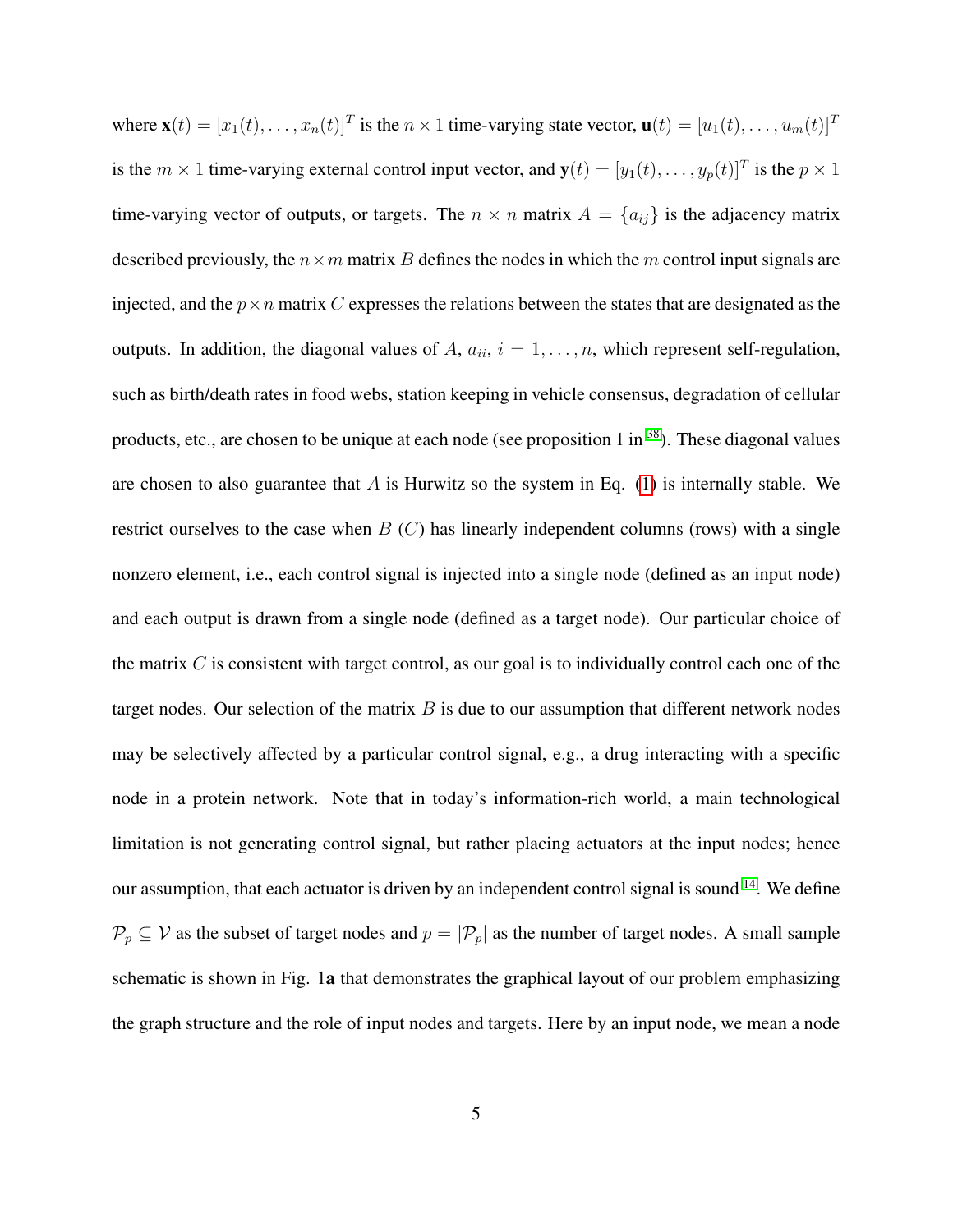that directly receives one and only one control input such as nodes 1 and 2 in Fig. 1a. The explicit equation for the time evolution of the outputs is,

$$
\mathbf{y}(t) = Ce^{A(t-t_0)}\mathbf{x}_0 + C \int_{t_0}^t e^{A(t-\tau)} B \mathbf{u}(\tau) d\tau,
$$
\n(2)

where we are free to choose  $\mathbf{u}(t)$  such that it satisfies the prescribed initial state,  $\mathbf{x}(t_0) = \mathbf{x}_0$  and desired final output,  $y(t_f) = y_f$ . Note that if we set  $C = I_n$ , where  $I_n$  is the  $n \times n$  identity matrix, then  $y(t) = x(t)$ .

The minimum energy control input, well known from linear systems theory <sup>[39](#page-25-8)</sup>, minimizes the cost function  $J=\frac{1}{2}$  $\frac{1}{2}\int_{t_0}^{t_f}\textbf{u}^T(t)\textbf{u}(t)dt$  and satisfies an arbitrary initial condition and an arbitrary final condition if the system is controllable. A similar control input is optimal when the final condition is imposed on only some of the states, i.e., on the target nodes (see the derivation in Supplementary Note 2).

<span id="page-5-0"></span>
$$
\mathbf{u}^*(t) = B^T e^{A^T(t_f - t)} C^T \left( C W C^T \right)^{-1} \left( \mathbf{y}_f - e^{A(t_f - t_0)} \mathbf{x}_0 \right)
$$
(3)

The real, symmetric, semi-positive definite matrix  $W = \int_{t_0}^{t_f} e^{A(t_f - \tau)} BB^T e^{A^T(t_f - \tau)} d\tau$  is the con-trollability Gramian. Note that in deriving Eq. [\(3\)](#page-5-0) we must assume that the triplet  $(A, B, C)$  is output controllable, which can be determined if the matrix rank $(CB|CAB|...|C A^{n-1}B) = p$ . If the triplet is output controllable, it implies that the matrix  $CWC<sup>T</sup>$  is invertible <sup>[39,](#page-25-8)40</sup>. This suggests the possibility that, while the entire network may not be controllable (i.e.,  $C = I_n$  and W is singular), for a given  $B$  (of the form described above) there may be a controllable subspace (subset of nodes) within the network. On the other hand, every subspace of the controllable subspace is also controllable. In the following discussions we proceed under the assumption that the pair  $(A, B)$ is controllable by following the methodology in <sup>[38](#page-25-7)</sup> and focus on the effect that the choice of the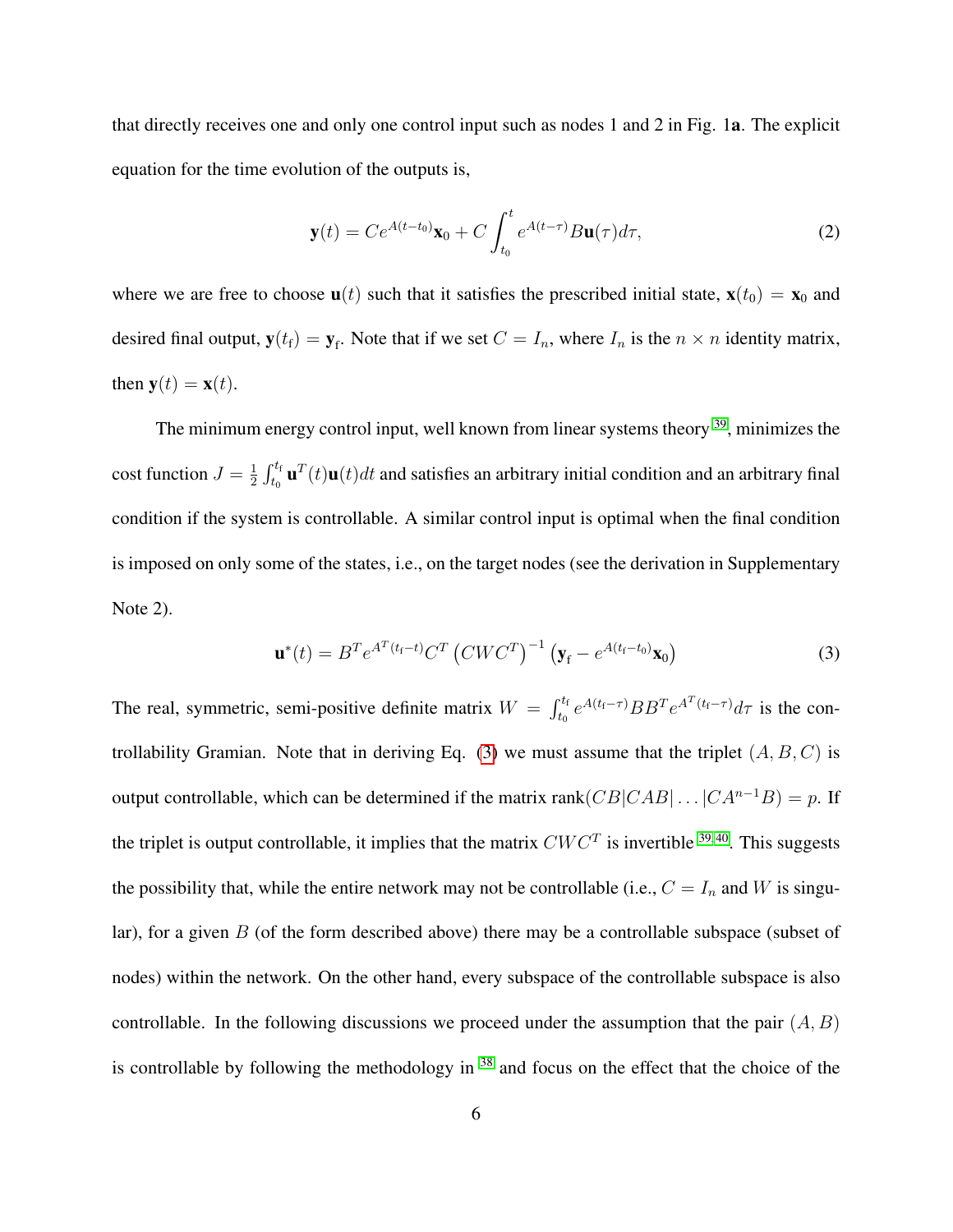matrix C has on the control energy.

We also consider a more general linear-quadratic optimal control problem, i.e., we attempt to minimize a quadratic cost function that applies a weight to the states,  $\mathbf{x}(t)$ , and the control inputs,  $\mathbf{u}(t)$ . This type of cost function is applied in a variety of science and engineering applications such as medical treatments or biological systems  $41, 42$  $41, 42$ , consensus or synchronization of distributed agents  $43-45$  $43-45$ , networked systems  $46$ , social interactions  $47$ , and many more,

<span id="page-6-0"></span>
$$
J = \frac{1}{2} \int_{t_0}^{t_f} \left[ \mathbf{x}^T(t) Q \mathbf{x}(t) + 2 \mathbf{x}^T(t) M \mathbf{u}(t) + \mathbf{u}^T(t) R \mathbf{u}(t) \right] dt.
$$
 (4)

The  $n \times n$  matrix Q applies a weight to the states and the  $m \times m$  matrix R applies a weight to the control inputs. The  $n \times m$  matrix M allows for mixed term weights which may arise for specially designed trajectories, optimization of human motion, or other physical constraints <sup>[48–](#page-27-0)[51](#page-27-1)</sup>. We restrict the cost function matrix  $Q$  to be symmetric semi-positive definite and the matrix  $R$  to be symmetric positive definite. We derive a closed form expression for the optimal control input associated with Eq. [\(4\)](#page-6-0) using the property that the Hamiltonian system which arises during the solution (derived in Supplementary Note 4) can be decoupled,

<span id="page-6-1"></span>
$$
\mathbf{u}_{\rm c}^*(t) = \underbrace{-R^{-1}\left(M^T + B^TS\right)\mathbf{x}(t)}_{\mathbf{u}_{\rm c1}^*(t)} + \underbrace{-R^{-1}B^Te^{\tilde{A}^T(t_{\rm f}-t)}C^T\left(C\tilde{W}C^T\right)^{-1}\left(\mathbf{y}_f - Ce^{\tilde{A}(t_{\rm f}-t_0)}\mathbf{x}_0\right)}_{\mathbf{u}_{\rm c2}^*(t)}.
$$
\n(5)

The symmetric matrix S is the solution to  $S\overline{B}\overline{B}^{T}S - S\overline{A} - \overline{A}^{T}S - \overline{Q} = O_{n}$ , the continuous time algebraic Riccati equation, and the other matrices are defined as,

<span id="page-6-2"></span>
$$
\bar{A} = A - BR^{-1}M^{T}, \quad \bar{B} = B\hat{R}^{-1/2}, \quad \bar{Q} = Q - MR^{-1}M^{T}
$$
\n
$$
\tilde{A} = A - BR^{-1}M^{T} - BR^{-1}B^{T}S, \quad \tilde{W} = \int_{t_{0}}^{t_{f}} e^{\tilde{A}(t_{f} - \tau)} B\hat{R}^{-1}B^{T} e^{\tilde{A}^{T}(t_{f} - \tau)} d\tau
$$
\n(6)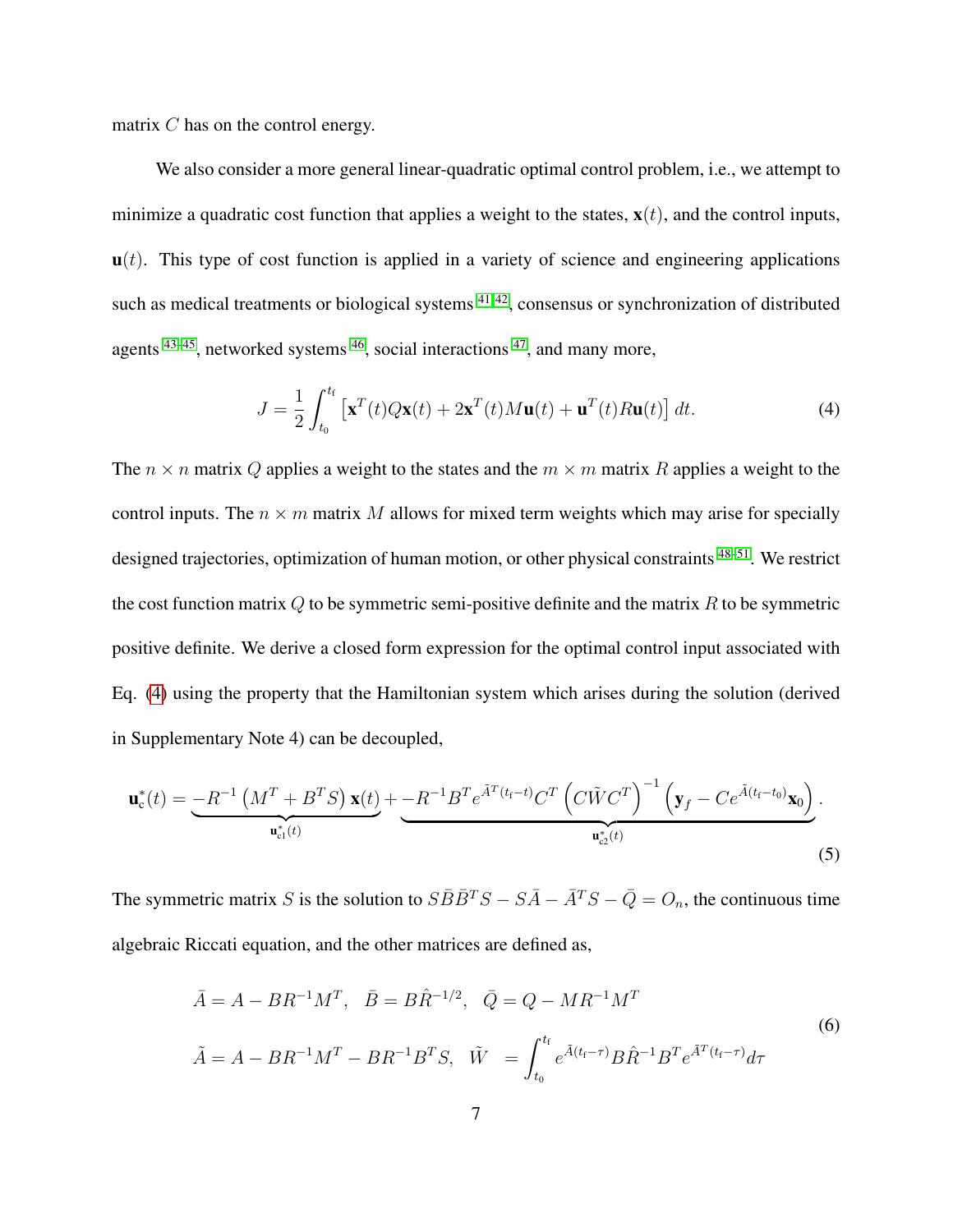The derivation of Eqs. [\(5\)](#page-6-1) and [\(6\)](#page-6-2) is detailed in Supplementary Note 4.

Optimal Energy and Worst Case Direction The energy associated with an arbitrary control input, such as Eq. [\(3\)](#page-5-0) or Eq. [\(5\)](#page-6-1), while only targeting the nodes in  $\mathcal{P}_p$ , is defined as  $E^{(p)}$  =  $\int_{t_0}^{t_f} \mathbf{u}^T(t)\mathbf{u}(t)dt$ . Note that  $E^{(p)}$  also depends on which p nodes are in the target set,  $\mathcal{P}_p$ , i.e., there is a distribution of values of  $E^{(p)}$  for all target node sets of size p. The energy  $E^{(p)}$  is a measure of the 'effort' which must be provided to achieve the control goal. In the subsequent definitions and relations, when a variable is a function of  $p$ , we more specifically mean it is a function of a specific target set of size p of which there are  $\frac{n!}{p!(n-p)!}$  possible sets. We can define the energy when the control input is of the form in Eq. [\(3\)](#page-5-0) as,

<span id="page-7-0"></span>
$$
E^{(p)} = \left(\mathbf{y}_{\rm f} - Ce^{A(t_{\rm f}-t_0)}\mathbf{x}_0\right)^T \left(CWC^T\right)^{-1} \left(\mathbf{y}_{\rm f} - Ce^{A(t_{\rm f}-t_0)\mathbf{x}_0}\right) = \boldsymbol{\beta}^T W_p^{-1} \boldsymbol{\beta} \tag{7}
$$

where the vector  $\beta = y_f - Ce^{A(t_f-t_0)}x_0$  is the *control maneuver* and  $W_p$  is the  $p \times p$  symmetric, real, non-negative definite output controllability Gramian. Note that when  $C$  is defined as above, i.e., its rows are linearly independent versors, the *reduced Gramian*  $W_p$  is a p-dimensional principal submatrix of W. A small, three node example of the benefits of target control is shown in Fig. 1(b)-(g). In the first scenario, Fig. 1(b)-(d), each node has a prescribed final state ( $p = n = 3$ ) and in the second scenario 1(e)-(g) only a single node is targeted ( $p = 1$ ). The energy is calculated for each scenario by integrating the curves in Figs. 1(d) and 1(g) from which we find that  $E^{(3)} = 382$  and  $E^{(1)} = 66.3$ . Even though the second scenario has one third of the targets, the energy is reduced by a sixth (compare also the different scales on the y-axis of Figs.  $1(d)$  and  $1(g)$ ). We denote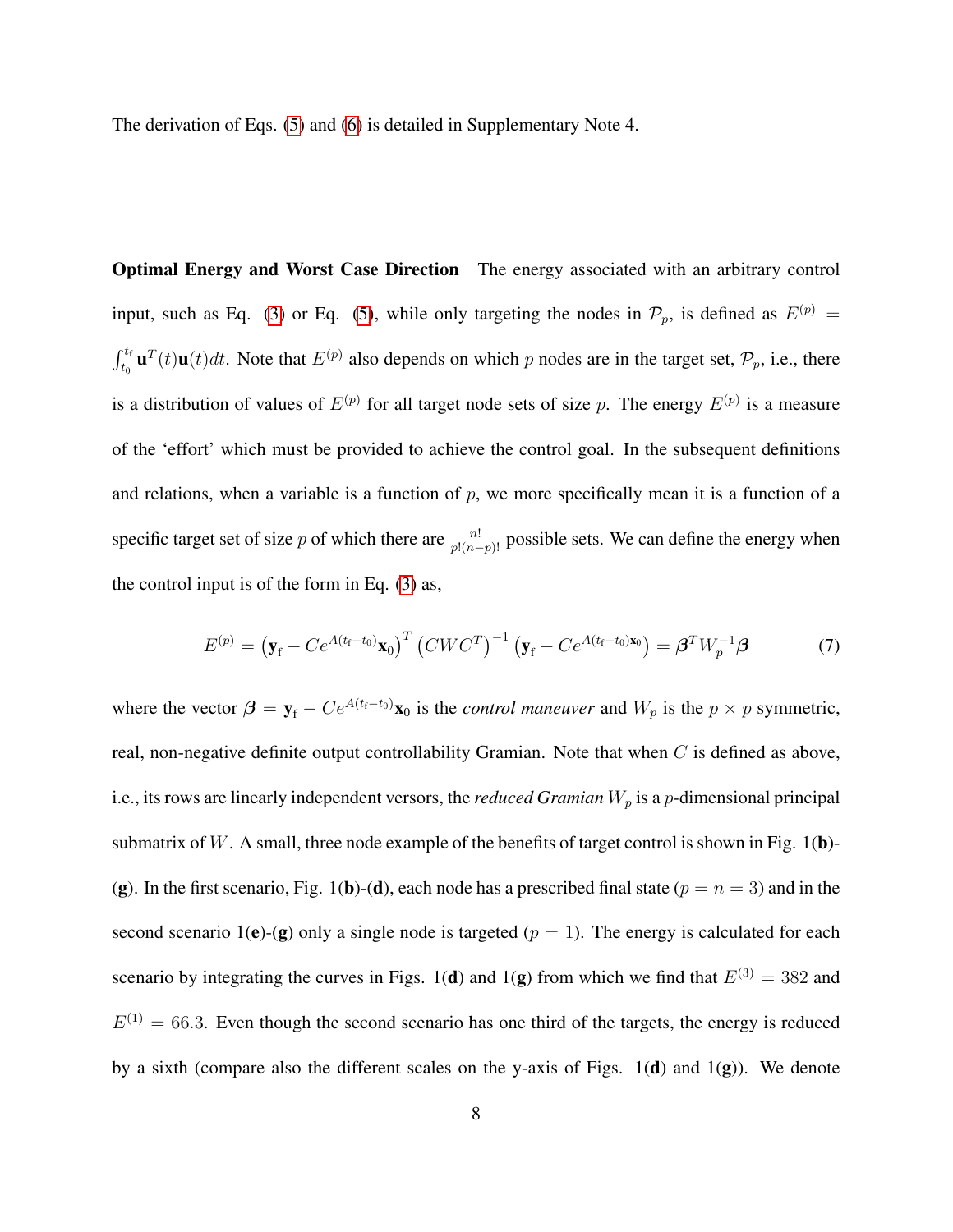the eigenvalues of  $W_p$  as  $\mu_i^{(p)}$  $\hat{u}_i^{(p)}$ ,  $i = 1, \ldots, p$ , which are ordered such that  $0 < \mu_1^{(p)} \leq \ldots \leq \mu_p^{(p)}$ when the triplet  $(A, B, C)$  is output controllable. By defining the magnitude of the vector,  $|\beta| = \beta$ , we can define the 'worst-case' (or maximum) energy according to the Min-Max theorem which provides a bound for Eq. [\(7\)](#page-7-0). The bounds are functions of the extremal eigenvalues of  $W_p$ ,

$$
0 < \frac{\beta^2}{\mu_p^{(p)}} \le \beta^T W_p^{-1} \beta \le \frac{\beta^2}{\mu_1^{(p)}} < \infty. \tag{8}
$$

The upper extreme of the control energy for any control action is  $\max \{E^{(p)}\} \sim \frac{1}{\mu^{(p)}_n}$  $\frac{1}{\mu_1^{(p)}}$ , which is what we call the 'worst-case' energy. For an arbitrary vector  $\beta$ , which can be represented as a linear combination of the eigenvectors of  $W_p$ , the energy can be defined as a weighted sum of the inverse eigenvalues,  $1/\mu_i^{(p)}$ , which includes the worst-case energy. Moreover, for the large scalefree networks that are of interest in applications, typically  $\mu_1^{(p)} \ll \mu_j^{(p)}$ ,  $j = 2, \ldots, p$ , and  $1/\mu_1^{(p)}$ provides the approximate order of the energy required to move the system in any arbitrary direction of state space. This is demonstrated with an example in Supplementary Note 5.

We investigate how the selection of the target nodes affects  $E_{\text{max}}^{(p)}$ , the inverse of the smallest eigenvalue of the output Gramian. In order to better understand the role of the number of target nodes on the worst-case energy, we consider an iterative process by which we start from the case when every node is in the target set,  $\mathcal{P}_n = \mathcal{V}$ , and progressively remove nodes. Say  $\mu_j^{(i)}$  $_j^{(i)}$   $(\mu_j^{(i-1)}$  $j^{(i-1)}$ ) is an eigenvalue of  $W_i$  before (after) removal of a target node. By Cauchy's interlacing theorem we have that,

<span id="page-8-0"></span>
$$
0 < \mu_1^{(i)} \le \mu_1^{(i-1)} \le \mu_2^{(i)} \le \mu_2^{(i-1)} \le \ldots \le \mu_{i-1}^{(i)} \le \mu_{i-1}^{(i-1)} \le \mu_i^{(i)} \tag{9}
$$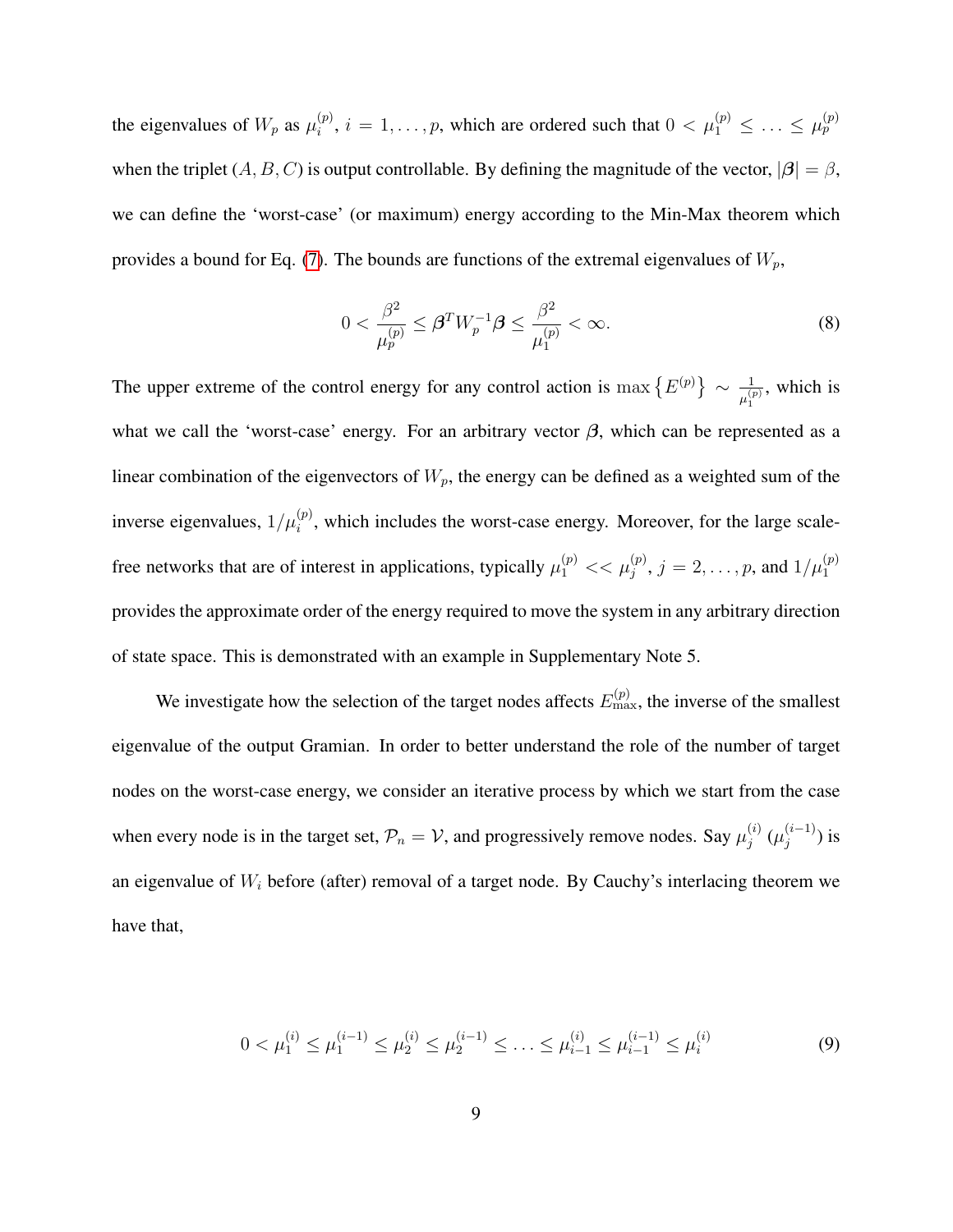In particular, from [\(9\)](#page-8-0), we note that  $\mu_1^{(i)} \le \mu_1^{(i-1)}$  $\binom{n-1}{1}$ , indicating that the smallest eigenvalue cannot decrease after removal of a target node. This implies that the maximum energy  $E_{\text{max}}^{(i)} \ge E_{\text{max}}^{(i-1)}$  for all *i* such that  $1 \leq i \leq n-1$ .

Energy Scaling with Reduction of Target Space We would like to determine the rate of increase of  $\mu_1^{(p)}$  $1<sup>(p)</sup>$  as p decreases which is not obvious from Eq. [\(9\)](#page-8-0). At each step p,  $\mathcal{P}_p$  contains p nodes in the target set (such that  $\mathcal{P}_p \subset \mathcal{P}_{p+1}$  and p decreases from  $n-1$  to 1) and the output controllability Gramian is partitioned such that  $W_p$  is a principal minor of  $W_{p+1}$ .

<span id="page-9-0"></span>
$$
W_{p+1} = \begin{bmatrix} w_{pp} & \mathbf{w}_p^T \\ \mathbf{w}_p & W_p \end{bmatrix}
$$
 (10)

We let the matrix  $\bar{W}_p$  be the matrix  $W_{p+1}$  except that the first row of  $W_{p+1}$  in Eq. [\(10\)](#page-9-0) has been replaced with zeros, and we define the vectors  $\mathbf{v}_p$  ( $\bar{\mathbf{v}}_p$ ) to be the left (right) eigenvector associated with the smallest eigenvalue of  $W_p$  ( $\bar{W}_p$ ). The relation between two consecutive values,  $\mu_1^{(p)}$  $1^{(p)}$  and  $\mu_1^{(p+1)}$  $\mu_1^{(p+1)}$ , can be expressed linearly as  $\mu_1^{(p)} = \mu_1^{(p+1)}$  $\sum_{1}^{(p+1)} \eta_p$  where  $\eta_p = 1 - \frac{[v_p]_1 [\bar{v}_{p+1}]_1}{v_p^T \bar{v}_{p+1}} \ge 1$ . The notation  $[a]_1$  denotes the first value of a vector **a**. Each value of  $\eta_p$  exactly quantifies the rate of increase at each step of the specific process and also relates the maximum energies  $E_{\text{max}}^{(p+1)} = E_{\text{max}}^{(p)} \eta_p$ . We can also relate any two target sets of size k and j such that  $1 \le k < j \le n$  and  $\mathcal{P}_k \subset \mathcal{P}_j$ ,

<span id="page-9-1"></span>
$$
\log E_{\text{max}}^{(j)} - \log E_{\text{max}}^{(k)} = \sum_{i=k}^{j-1} \log \eta_i = (j-k) \log \bar{\eta}_{(k\to j)}
$$
(11)

where  $\bar{\eta}_{(k\to j)}$  is the geometric mean of  $\eta_i$ ,  $i = k, \ldots, (j-1)$ , which is *independent* of the order of the nodes chosen to be removed between  $\mathcal{P}_k$  and  $\mathcal{P}_j$ . To define a network characteristic parameter  $\eta$ , we average Eq. [\(11\)](#page-9-1) over many possible choices of the target sets  $\mathcal{P}_k$  and  $\mathcal{P}_j$ , where we have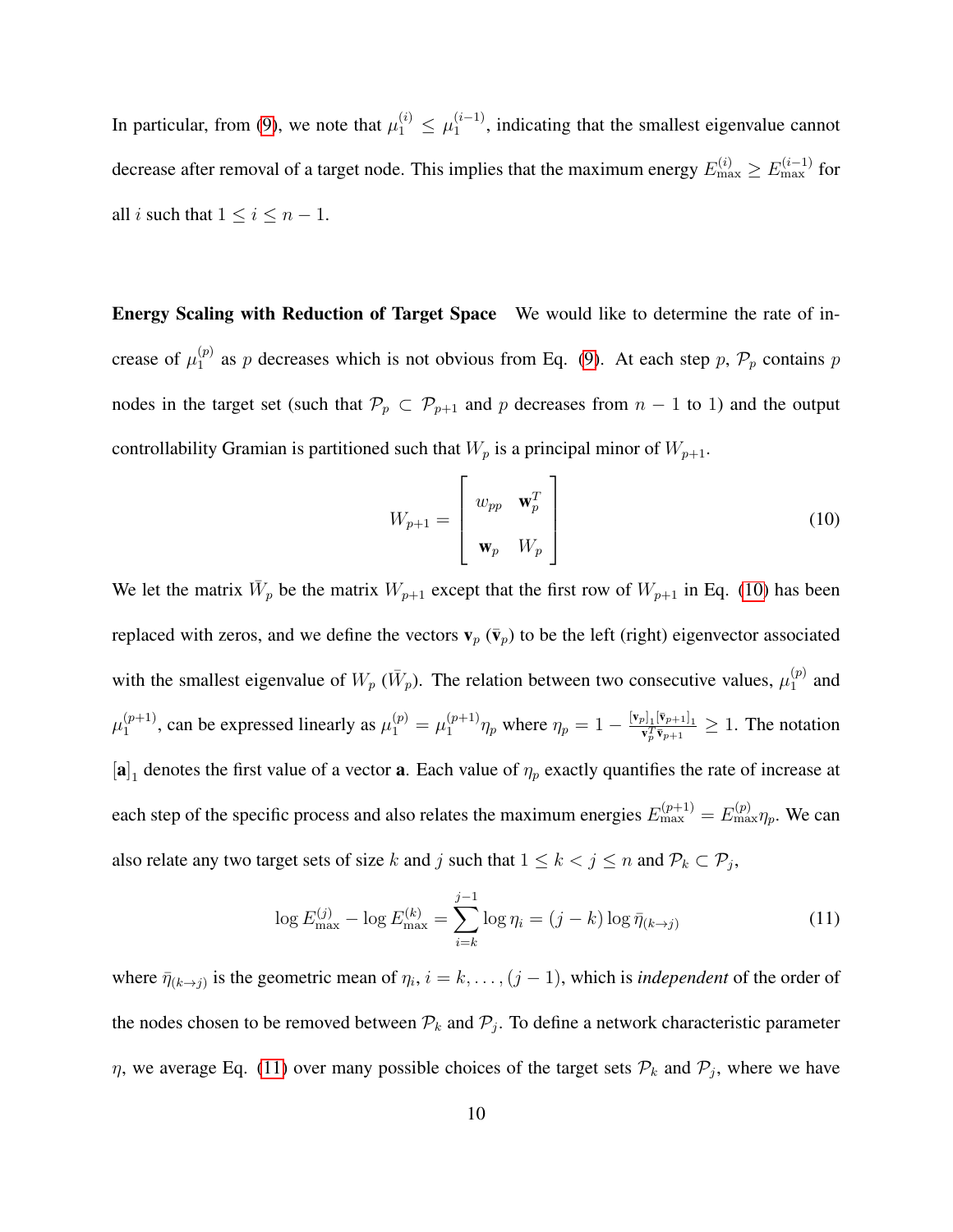selected  $k = n/10$  and  $j = n$ ,

<span id="page-10-0"></span>
$$
\eta \equiv n \left\langle \log \bar{\eta}_{\left(\frac{n}{10} \to n\right)} \right\rangle \tag{12}
$$

where the symbol  $\langle \cdot \rangle$  indicates an average over many possible choices of  $n/10$  nodes for the target set. By applying Eq. [\(12\)](#page-10-0) to Eq. [\(11\)](#page-9-1) and by setting  $k = n/10$  and  $j = p > k$  (for the an extended discussion see Supplementary Note 3), we achieve the scaling equation used throughout the simulations,

$$
\left\langle \log E_{\text{max}}^{(p)} \right\rangle \sim \frac{p}{n}\eta. \tag{13}
$$

The linear relationship is shown in Figs. 2, 3, and 4, where  $\frac{p}{n}$  is decreased from 1 (the target set  $P_n = V$ ) to 0.1 (the target set consists of 10% of the nodes drawn randomly from the set of all nodes). Further details of the scaling law and its relation to the spectral characteristics of the output controllability Gramian can be found in Supplementary Note 3 and the practical calculation can be found in the Methods. For the simulations in Figs. 2,3,4,5,6 and 7, around 50% of the nodes are chosen to be input nodes (which we have verified yields a controllable pair  $(A, B)$ ).

The exponential decay of the energy as  $p/n$  decreases has immediate practical relevance as it indicates that large networks which may require a very large amount of energy to fully control [27](#page-24-6), will require much less for even significant *portions* of the network. However, the rate of this exponential decrease,  $\eta$ , is network specific. We compute the value of  $\eta$  for fifty scale-free model networks, constructed with the static model in Ref.  $52$  for specific parameters  $k_{\text{av}}$ , the average degree, and  $\gamma_{\rm in} = \gamma_{\rm out} = \gamma$ , the power law exponent of the in- and out-degrees, and take the mean over the realizations. We see in Fig. 2 that  $\eta$  varies with both of the network parameters  $\gamma$  and  $k_{av}$ . A large value of  $\eta$  indicates that target control is highly beneficial for that particular network, i.e.,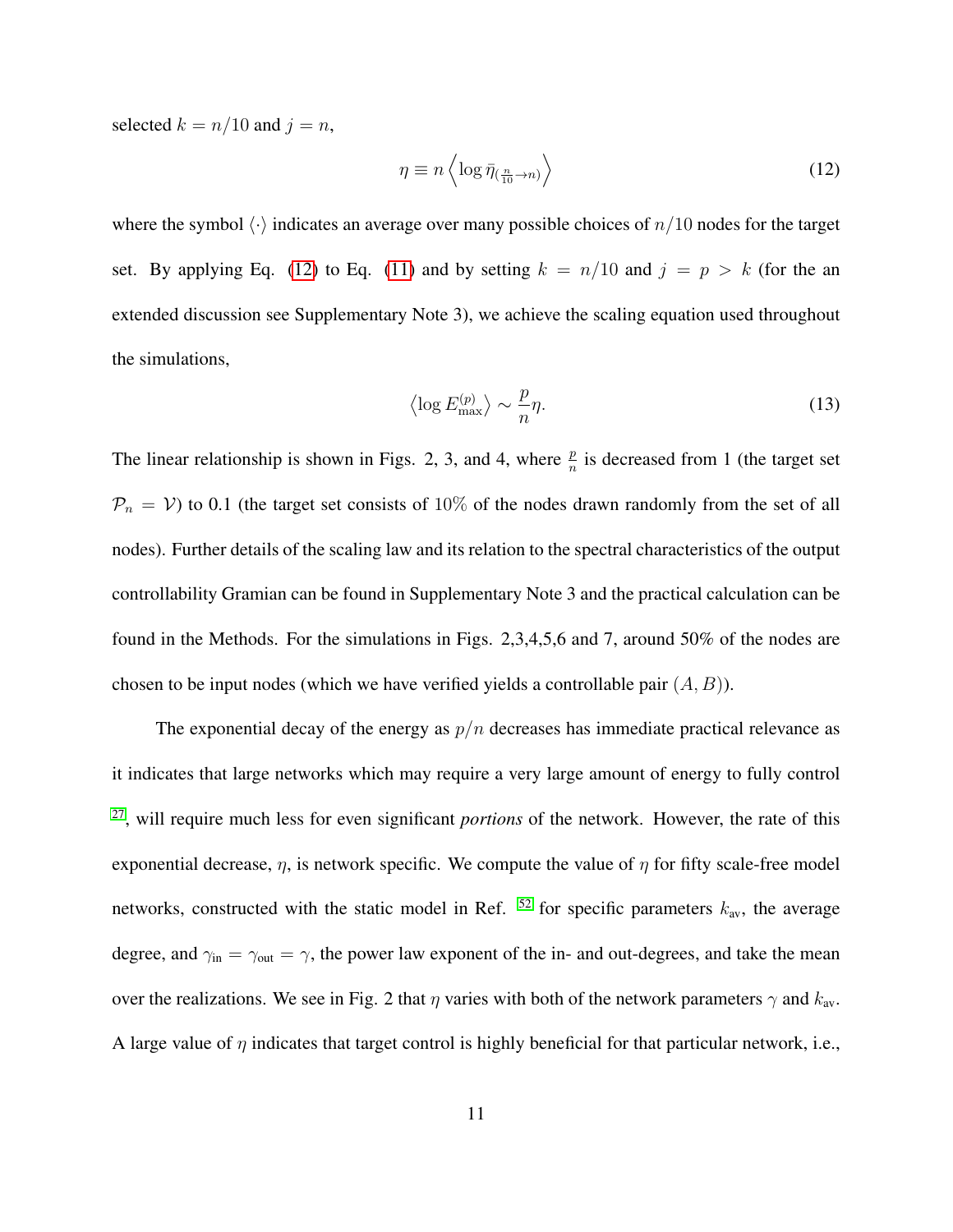the average energy required to control a portion of that network is much lower when the size of the target set is reduced. In Figs.  $2(a)$  and  $2(b)$ , the exponentially increasing value of the worstcase energy  $E_{\text{max}}^{(p)}$  is shown with respect to the size of the target set normalized by the size of the network,  $p/n$ , for various values of  $\gamma_{\rm in} = \gamma_{\rm out} = \gamma$  when  $k_{\rm av} = 2.5$  and 8.0, respectively. The bars in Figs.  $2(a)$  and  $2(b)$  are one standard deviation over the fifty realizations each point represents, or in other words, when p nodes are in the target set  $\mathcal{P}_p$ , it is most likely that  $E_{\max}^{(p)}$  will lie between those bars. The decrease of  $\eta$  as  $\gamma$  and  $k_{av}$  increase for scale-free networks is displayed in Fig. 2(c). Overall, we see that  $\eta$  is largest for sparse, nonhomogeneous networks (i.e., low  $k_{av}$  and low  $\gamma$ ) which are also the 'hardest' to control, i.e., they have the largest worst-case energy when all of the nodes are targeted. This indicates that target control will be particularly beneficial when applied to metabolic interaction networks and protein structures, some of which are symmetric and which are known to have low values of  $\gamma^{36}$  $\gamma^{36}$  $\gamma^{36}$ , as seen in Fig. 2(b), where both classes of networks are shown to have large values of  $\eta$ .

The effects other network parameters have on  $\eta$  are examined in Fig. 3. Figure 3(a) displays some sample curves for  $E_{\text{max}}^{(p)}$  for shorter or longer values of  $(t_f - t_0)$ , the time horizon. The inset shows how  $\eta$  increases as the time horizon ( $t_f-t_0$ ) decreases. We see that when ( $t_f-t_0$ ) approaches zero from the right,  $\eta$  increases sharply, which shows the increased benefit of target control as the time horizon is reduced. Figure 3(b) examines how  $E_{\text{max}}^{(p)}$  changes for various numbers of input nodes (represented as a fraction of the total number of nodes in the network). The inset collects values of  $\eta$  for different values of  $n_d$ , which increases as the number of input nodes is decreased. The role of the time horizon  $28$  and the number of input nodes  $27$  on the control energy have been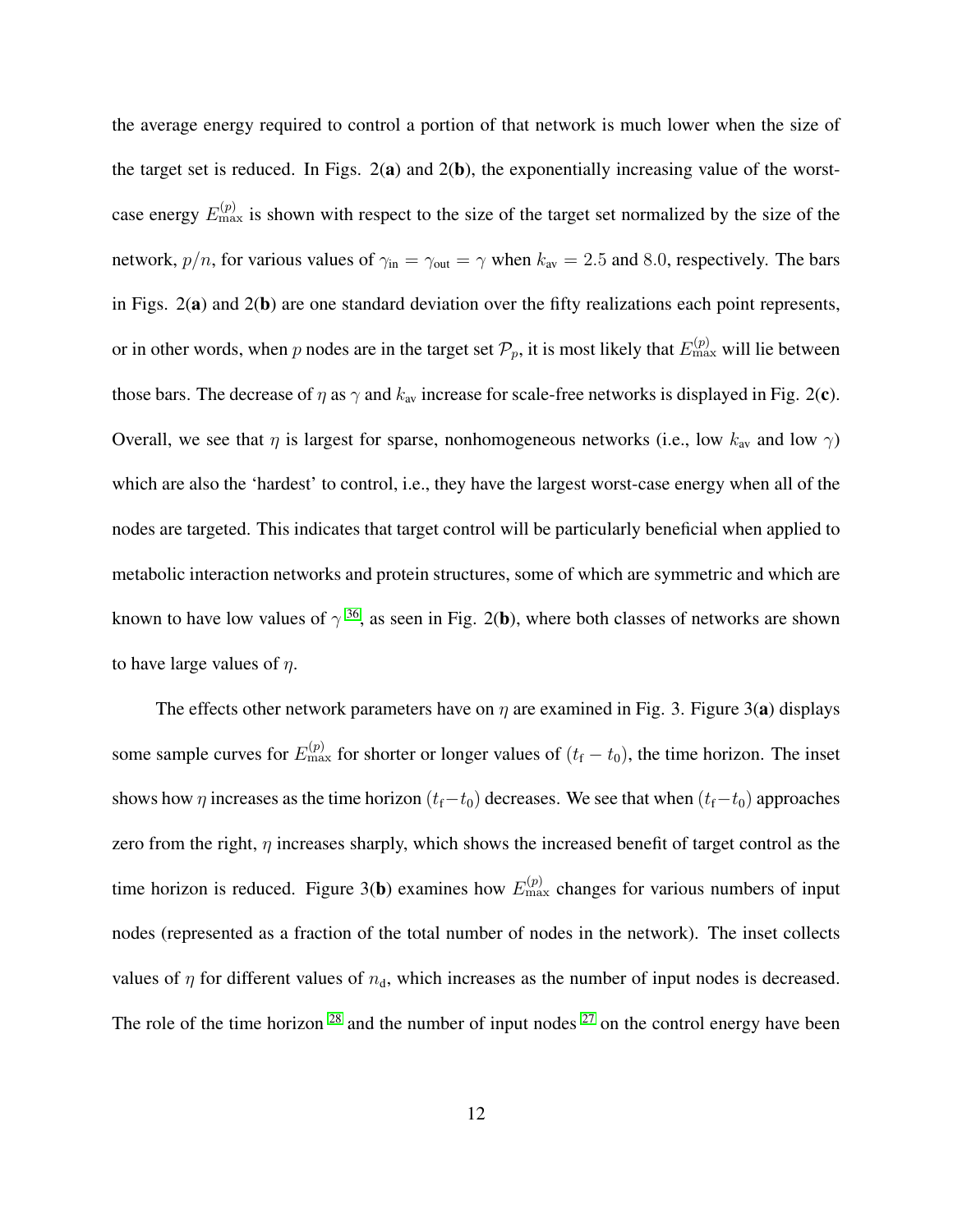discussed in the literature for the case in which all the nodes were targeted.

Comparing the results between both panels in Fig. 3 and the results in Fig. 2, we see that each parameter has more or less of an effect on the control energy. Shortening the time horizon from the nominal value  $t_f = 1$  (which was used in Fig. 2) by four orders of magnitude doubled the value of  $\eta$ . Decreasing the value number of input nodes from  $n/2$  (the number used in Fig. 2) to only  $n/5$  also roughly doubled the value of  $\eta$ . In comparison, increasing the heterogeneity of the network, by decreasing the power-law exponent  $\gamma$ , from three to slightly larger than two increased  $\eta$  ten to twenty fold. Clearly the underlying topology, as described by the power-law exponent, plays the largest role in determining (and thus affecting) the control energy.

We also analyze datasets collected from various fields in science and engineering to study how the worst-case energy changes with the size of the target set for networks with more realistic structures. We are particularly interested in the possibility that these networks display different properties in terms of their target controllability, when compared to the model networks analyzed. To this end, we consider different classes of networks, e.g., food webs, infrastructure, metabolic networks, social interactions, etc. The name, source, and some important properties of each of the datasets are collected in Supplementary Note 8. For each network we choose edge weights and diagonal values from the uniform distribution as discussed in the Methods section below. Overall we see a similar relationship in terms of the average degree  $k_{av}$  and  $\eta$  in Fig. 4(c) as for the model networks in Fig. 4(c). The real datasets which have a large worst-case energy when all of the nodes are targeted,  $E_{\text{max}}^{(n)}$ , tend to also have the largest value of  $\eta$  which acts as a measure of the rate of improvement with target control. It should be noted that the value of  $\eta$  varies little within each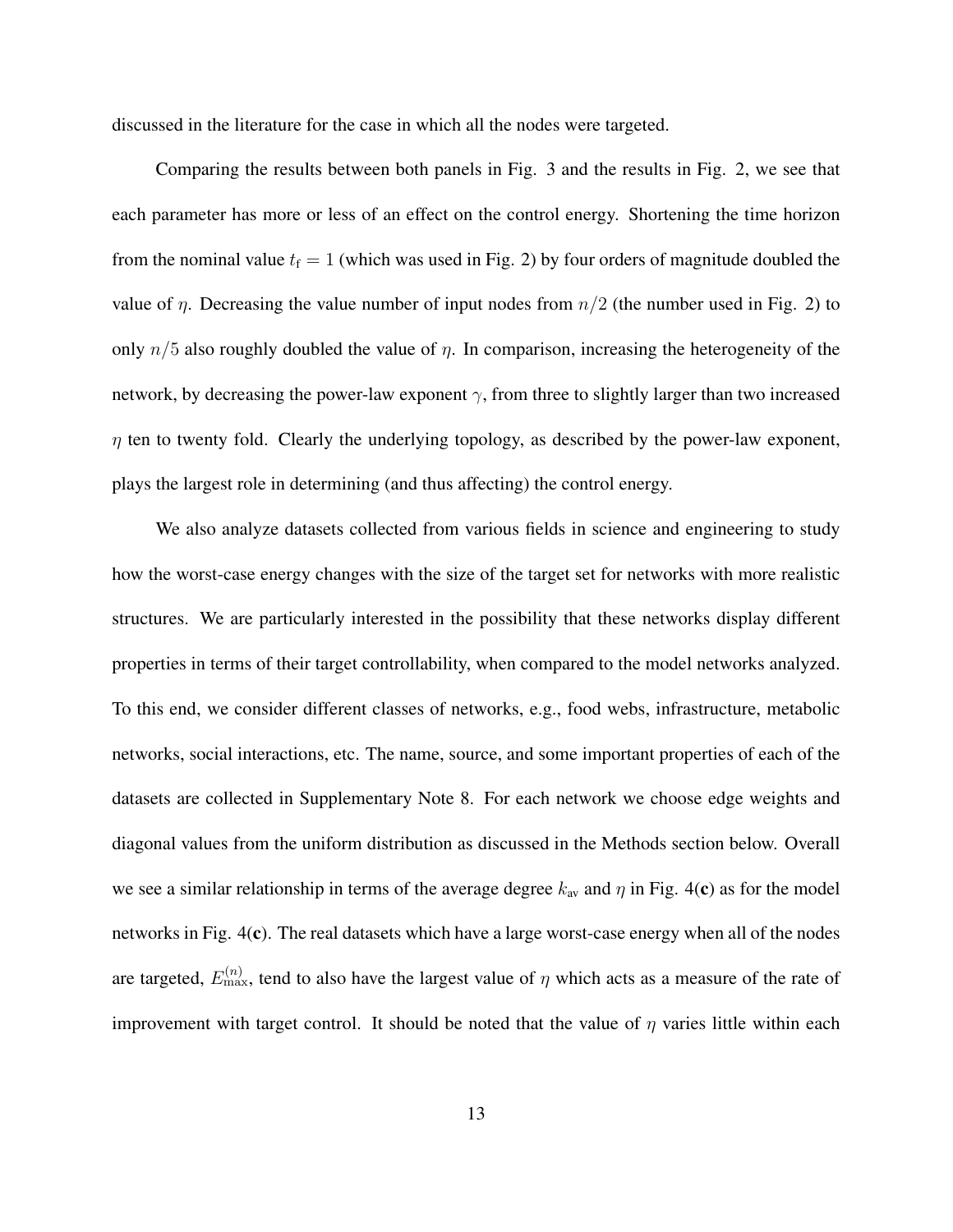class of networks (e.g., food webs, infrastructure, metabolic networks, social interactions, etc. as seen in Fig.  $4(c)$ ) which suggests that the structure of each class is similar. Fields of study where networks tend to have a large  $\eta$  would benefit the most from examining situations when a control law could be implemented that only targets some of the elements in the network.

For an arbitrary network,  $\eta$  cannot be accurately determined from a single value of  $E_{\text{max}}^{(p)}$  as some networks which have a large worst-case energy when every node is targeted can have a much smaller worst-case energy when only a small portion of the network is controlled as compared to other networks. It is interesting to note from Figs. 4(a) and 4(b) that at some target fraction  $p/n$  the energy trends of two different real networks may cross. Specifically, in Fig. 4(a), when every node is targeted,  $p/n = 1$ , the *s420st* <sup>[53](#page-27-3)</sup> circuit has a larger maximum energy,  $E_{\text{max}}^{(n)}$ , than the *TM-met* <sup>[54](#page-27-4)</sup> metabolic network. However, when  $p/n$  is smaller than 0.6, it requires, on average, more energy to control a portion of the *TM-met* network than an equivalent portion in the *s420st* network. The same type of behavior is seen in Fig. 4(b) between three networks: Food web *Carpinteria* [55](#page-27-5), a protein interaction network *prot struct 1* [53](#page-27-3) and social network *FB forum* [56](#page-28-0). In summary, we can see that one can estimate the value of  $\eta$  from the average degree of the network but to determine the worst-case energy, at least one point along the energy curve for a specific cardinality of the target set is also required (as in Figs.  $4(a)$  and  $4(b)$ ).

Figure 5 shows a comparison for several real networks between the value of  $\eta$  of each original network and the values of  $\eta$  for an ensemble of networks that have been generated by randomly rewiring each real network's connectivity while preserving the degrees of its nodes (see Methods). We see that for all the real networks examined, their value of  $\eta$  is larger than the values of  $\eta$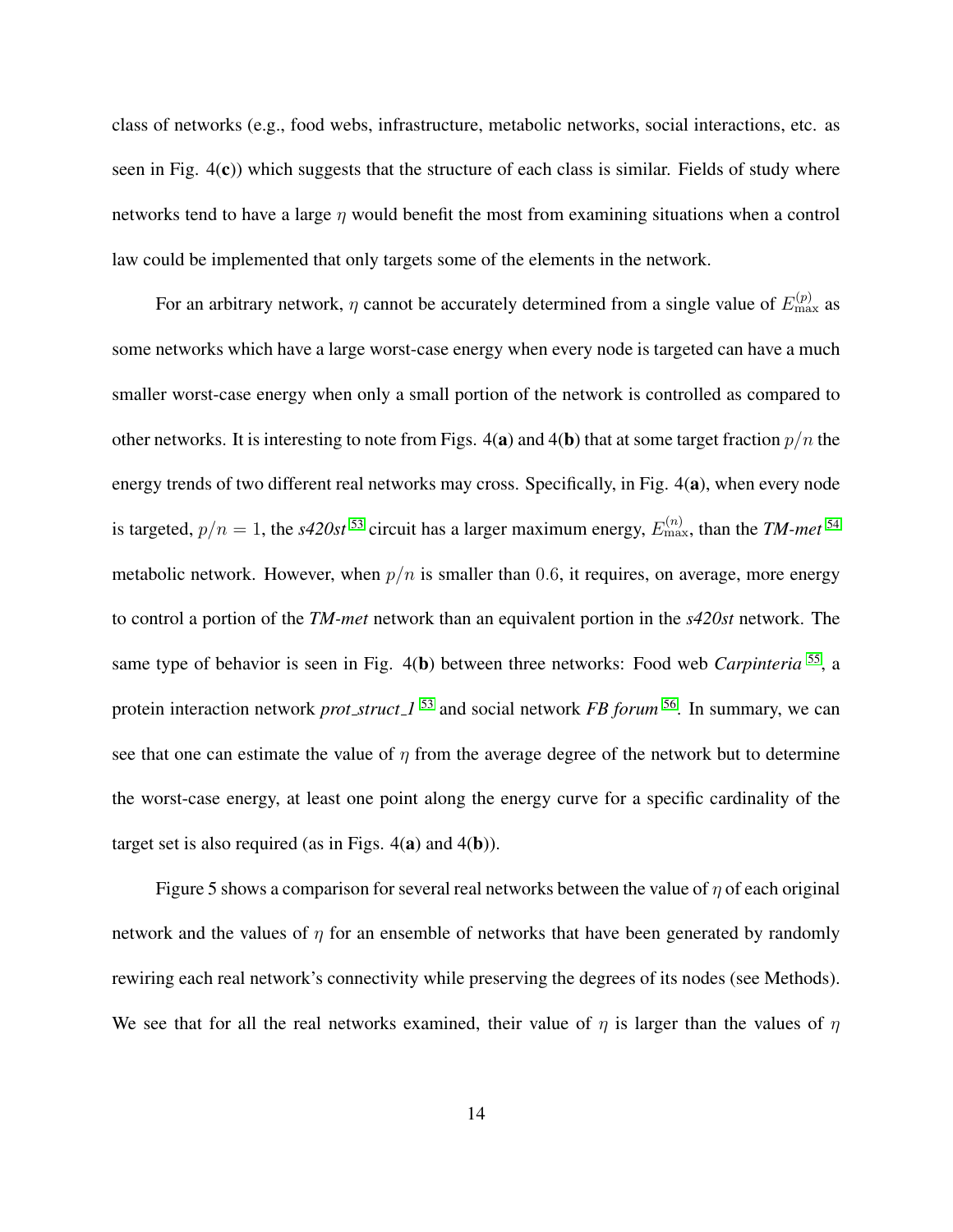obtained for the randomized versions to a statistically significant level. We conclude that the potential advantage of applying target control to real networks is higher than for networks derived from random connections such as the static model which we have used to construct our model networks.

We compute the energy for the control input  $\mathbf{u}_c^*(t)$ . The control consists of two parts,  $\mathbf{u}_{c1}^*(t)$ which is proportional to the states and  $\mathbf{u}_{c2}^*(t)$  which is of a similar form to Eq. [\(3\)](#page-5-0).

<span id="page-14-0"></span>
$$
E_c^{(p)} = \int_{t_0}^{t_f} \left( \mathbf{u}_{c1}^*(t) + \mathbf{u}_{c2}^*(t) \right)^T \left( \mathbf{u}_{c1}^*(t) + \mathbf{u}_{c2}^*(t) \right) dt
$$
  
= 
$$
\int_{t_0}^{t_f} \left[ \mathbf{u}_{c1}^{*T}(t) \mathbf{u}_{c1}^*(t) + 2 \mathbf{u}_{c1}^{*T}(t) \mathbf{u}_{c2}^*(t) \right] dt + \int_{t_0}^{t_f} \mathbf{u}_{c2}^{*T}(t) \mathbf{u}_{c2}^*(t) dt
$$
 (14)

Note that the second integral in the second line of Eq. [\(14\)](#page-14-0), when  $R = I_m$ , is the quadratic form  ${\tilde{\beta}}^T \tilde{W}_p^{-1}\tilde{\beta}$  which scales exponentially with the cardinality of the target set. The other two terms are functions of the state trajectory which are not appreciably altered by the number of targeted nodes. We thus expect to see similar energy scaling behavior for the cost function Eq. [\(4\)](#page-6-0) with  $Q \neq O_{n \times n}$ and  $M \neq O_{n \times m}$ .

In some applications a cost applied to the states may be beneficial as it will substantially alter the state trajectories (see the example in Supplementary Note 4). In the following simulations, to restrict the number of variables we consider, the mixed term weight matrix  $M = O_{n \times m}$  and the state weight matrix  $Q = \zeta I$ , i.e., a diagonal matrix with constant real value,  $\zeta$ , on the diagonal. In Fig. 6(a) model networks are considered of different scale-free exponents  $\gamma$ . In 6(b), the real networks *IEEE 118 bus test grid* [57](#page-28-1) and *Florida everglades foodweb* [58](#page-28-2) are optimally controlled with respect to the cost function in Eq. [\(4\)](#page-6-0), and the approximate maximum energy (computed by numerically integrating Eq. [\(4\)](#page-6-0)) is determined for increasing values of the scalar  $\zeta$ . As  $\zeta$  increases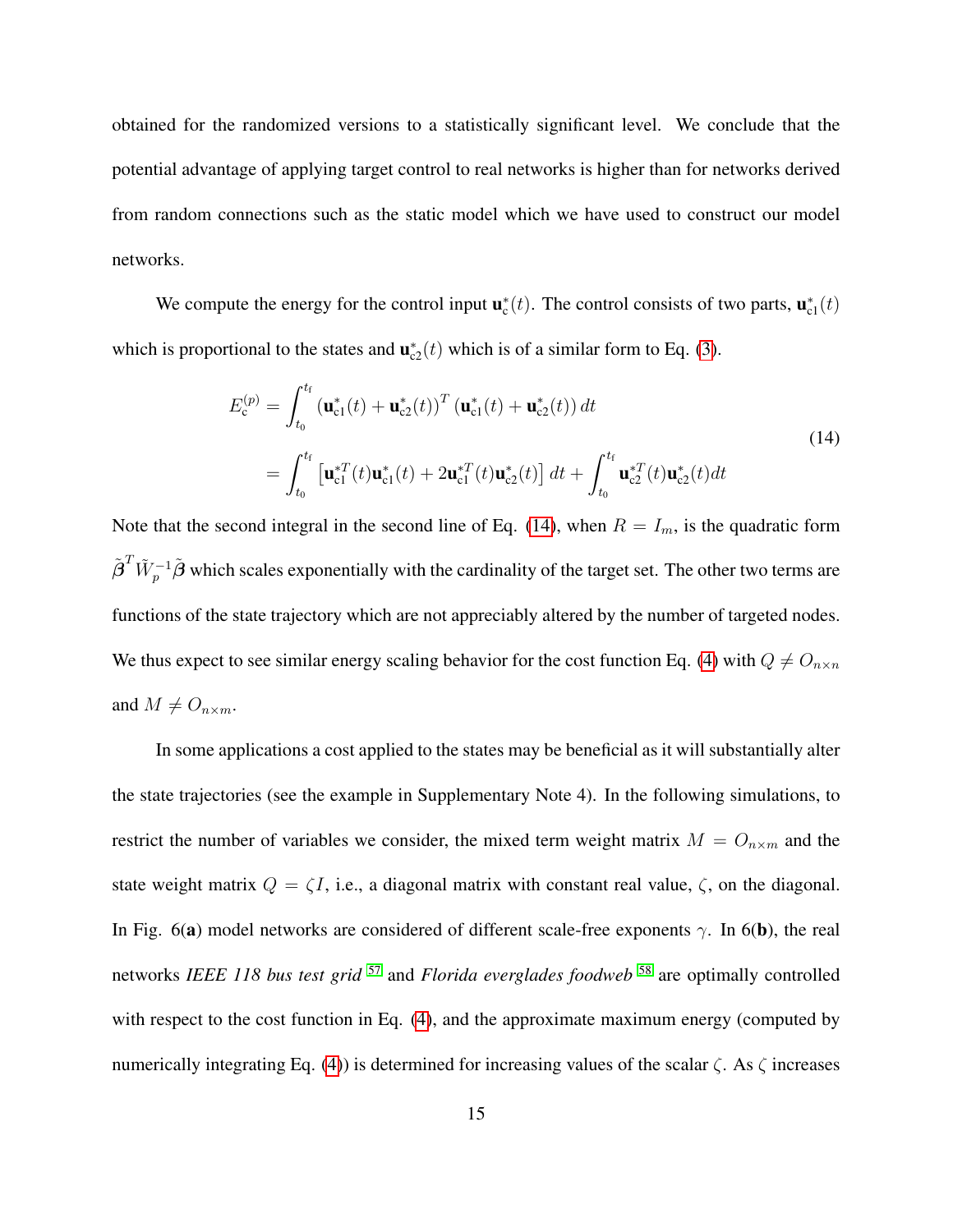in Figs.  $6(a)$  and  $6(b)$ , each point along the curve is of approximately the same order of magnitude. As  $\zeta$  is varied, the order of magnitude of the maximum energy does not change substantially, and mainly depends on the triplet  $(A, B, C)$  without much effect by the matrix  $Q$ .

Finally, we offer evidence to connect the energy scaling law derived for the minimum energy optimal control problem to the energy scaling apparent for the control signal that arises in the solution of the general quadratic cost function, Eq. [\(4\)](#page-6-0). Figure 7 shows that not only does the order of magnitude of the maximum energy not change significantly, but the rate of increase,  $\eta$ , of the maximum energy does not change significantly with respect to the size of the target set either. We compute  $\eta$ , the energy scaling, for a single model network while we increase the state weight cost matrix defined as the diagonal matrix  $Q = \zeta I_n$ . This suggests that if  $\eta$  is computed for a network with respect to the minimum energy formulation, it can be used to approximate  $\eta$  when the cost function is quadratic with respect to the states as well.

## **Discussion**

This paper discusses a framework to optimally control a portion of a complex network for assigned initial conditions and final conditions, and given the sets of input nodes and target nodes. We provide an analytic solution to this problem in terms of a reduced Gramian matrix  $W_p$ , where the dimensions of this matrix are equal to the number of target nodes one attempts to control. We show that for a fixed number of input nodes, the energy required to control a portion of the network decreases exponentially when the cardinality of the target so even controlling a significant number of nodes requires much less energy than when every node is targeted. The energy reduction, ex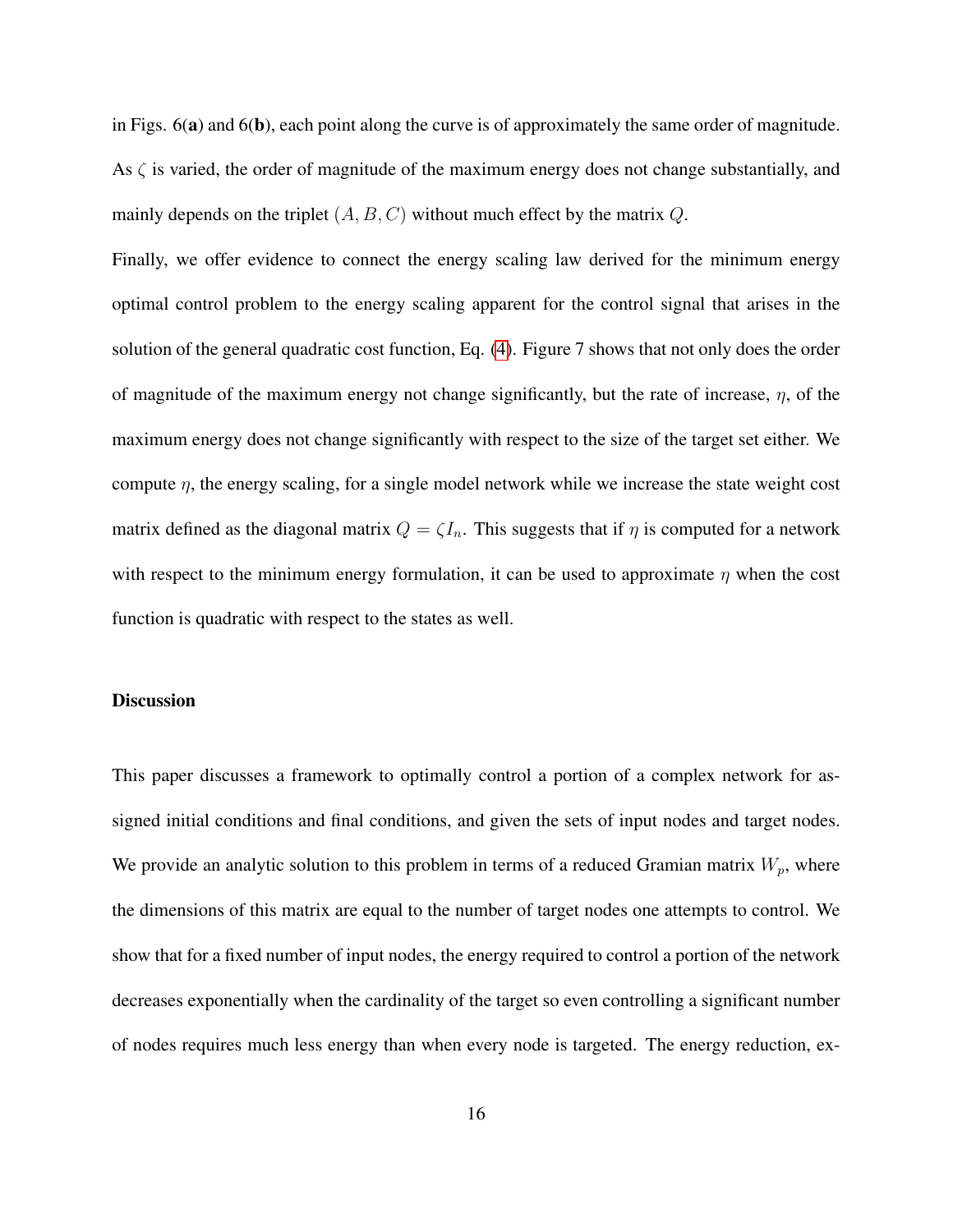pressed as the rate  $\eta$ , is largest for networks which are heterogeneous (small power-law exponent  $\gamma$ in a scale-free degree distribution) and sparse (small  $k_{av}$ ), with a short time horizon and fewer control inputs. The control of these networks typically has especially large control energy demands. Thus target control is most beneficial for those networks which are most difficult to control. From the simulations that we have performed on model networks, we have seen that the effect each of these parameters has is not equal. The control energy required is most dependent on the underlying structure of the network which we see can increase  $\eta$  by as much as twenty times holding all other parameters constant. Adjusting the time horizon over multiple orders of magnitude, or reducing the number of input nodes from 50% to 20% doubled the value of  $\eta$ , which is a comparatively small increase.

The potential applications for developing target controls are numerous, from local jobs among networked robots to economic policies designed to affect only specific sectors. We see that datasets from the literature in many fields also experience the reduced energy benefits from target control. The networks which describe metabolic interactions and protein structures have some of the largest values of  $\eta$  suggesting target control would by the most beneficial in those fields.

We have also considered a linear-quadratic optimal control problem (in terms of the objec-tive function [\(4\)](#page-6-0)) applied to dynamical complex networks. We show that the scaling factor  $\eta$  for a network with control parameters  $n_d$  and  $t_f$  remains nearly the same whether the control is optimal with respect to the minimum energy control input as in Eq. [\(3\)](#page-5-0) or is optimal with respect to the quadratic cost function in Eq. [\(4\)](#page-6-0) as in Eq. [\(5\)](#page-6-1). The observed decrease of the control energy over many orders of magnitude indicates a strong potential impact of this research in applications where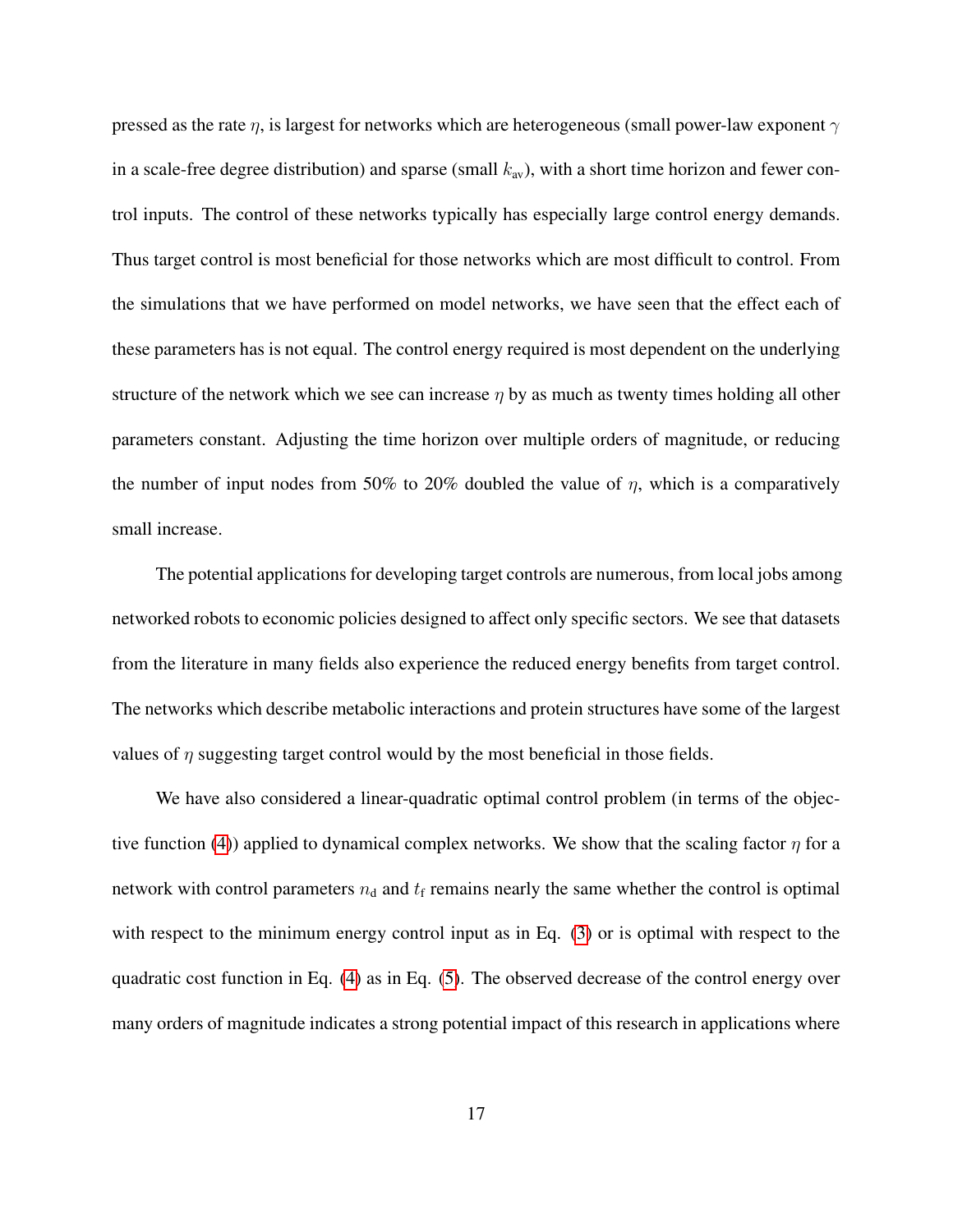control over the entire network is not necessarily required.

**Model Networks.** In our analyses, similar to  $27$ , we assume the networks have stable dynamics. The scale free model networks we consider throughout the paper and the supplementary information are constructed with the static model  $52$ . The Erdos-Renyi graphs represent the static model when the nodal weights are all the same, i.e., when the power-law exponent approaches infinity. Edge weights are chosen from a uniform distribution between 0.5 and 1.5. Diagonal noise,  $\delta_i$ , is included, drawn from a uniform distribution between −1 and 1 so that the eigenvalues of the adjacency matrix are all unique. The weighted adjacency matrix A is stabilized with a value  $\epsilon$ such that each diagonal value of A is  $\{a_{ii}\} = \delta_i + \epsilon$  where  $i = 1, \ldots, n$ . The value  $\epsilon$  is chosen such that the maximum eigenvalue of A is equal to  $-1$ . The matrix B is constructed by choosing which nodes in the network require an independent control signal. The unique diagonal values of the adjacency matrix ensure that only source nodes (those with no incoming connections), and one node from each strongly connected component, require these control signals <sup>[38](#page-25-7)</sup>. These nodes are used to create the set of driver nodes, i.e., those which received a control signal directly (see Fig. 1(a)). Additional nodes are added to the set of driver nodes randomly until the desired number of driver nodes is reached. The matrices  $B(C)$  are composed of  $m(p)$  versors as columns (rows). The controllability Gramian,  $W_p$ , can be calculated as a function of the eigendecomposition of the state matrix  $A = V\Lambda V^{-1}$ ,

$$
W_p = CV\left(Y \circ V^{-1}BB^T V^{-T}\right) V^T C^T \tag{15}
$$

where the notation  $V^{-T}$  denotes the transpose of the inverse of a matrix V. Note that V must be invertible (so that A is diagonalizable), i.e., the eigenvectors of A must span  $\mathbb{R}^n$ . The matrix Y has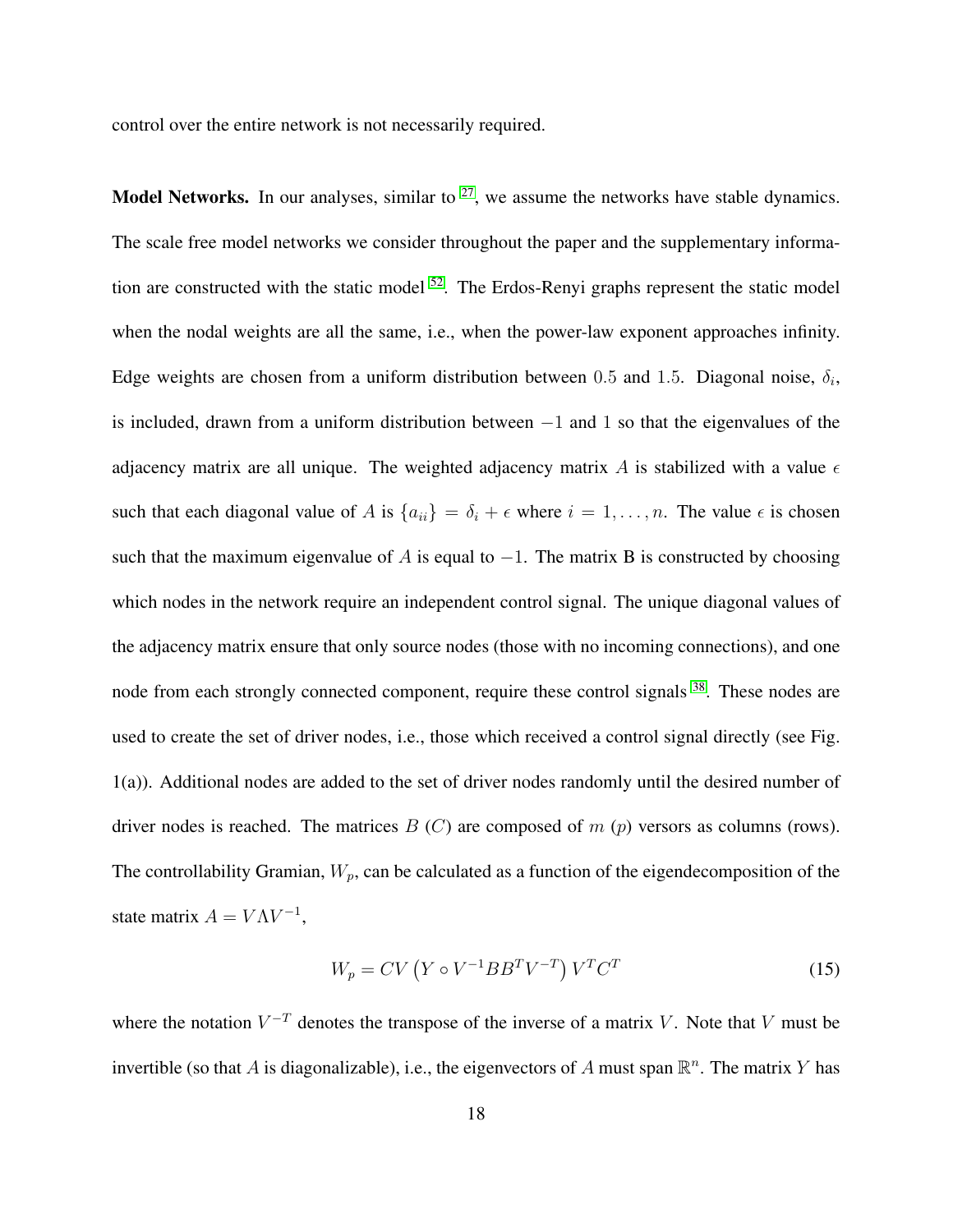elements,

$$
Y_{ij} = \frac{\exp\left[ (\lambda_i + \lambda_j)(t_f - t_0) \right] - 1}{\lambda_i + \lambda_j} \tag{16}
$$

Note that the uniqueness and negative definiteness of the eigenvalues ensures that  $Y_{ij}$  is finite for every  $i, j = 1, \ldots, n$ , i.e.,  $\lambda_i + \lambda_j \neq 0$ , and the set of eigenvectors of A are linearly independent and thus the inverse of V exists.

Choosing Input Nodes. When determining the set of input nodes that guarantees network control-lability, often the methods presented in Ref. <sup>[6](#page-22-1)</sup>, derived from structural controllability, are applied. As the networks we are concerned with have unique diagonal elements in the adjacency matrix, structural controllability states that the network can be controlled with a single control input at-tached to every node in the network (see theorem 1 and proof in <sup>[38](#page-25-7)</sup>). Ref. <sup>38</sup> considers an adjacency matrix with unique diagonal elements along the main diagonal and states that this type of matrix can be controlled with a single control input attached to the power-dominating set (PDS) of the underlying graph. The PDS is the smallest set of nodes from which all other nodes can be reached, i.e., there is at least one directed path from the nodes in the PDS to every other node in the network. In the work presented here, different from  $38$ , we compute an over-estimate of the PDS (that retains the property that all other nodes in the network are reachable) and attach a *unique control input* to each node in the set. We then add additional nodes, chosen randomly, to the set of input nodes until there are m input nodes where m is pre-defined integer less than n. Thus, if there are m input nodes, then there are m control inputs (see the sample network in Fig. 1(a)).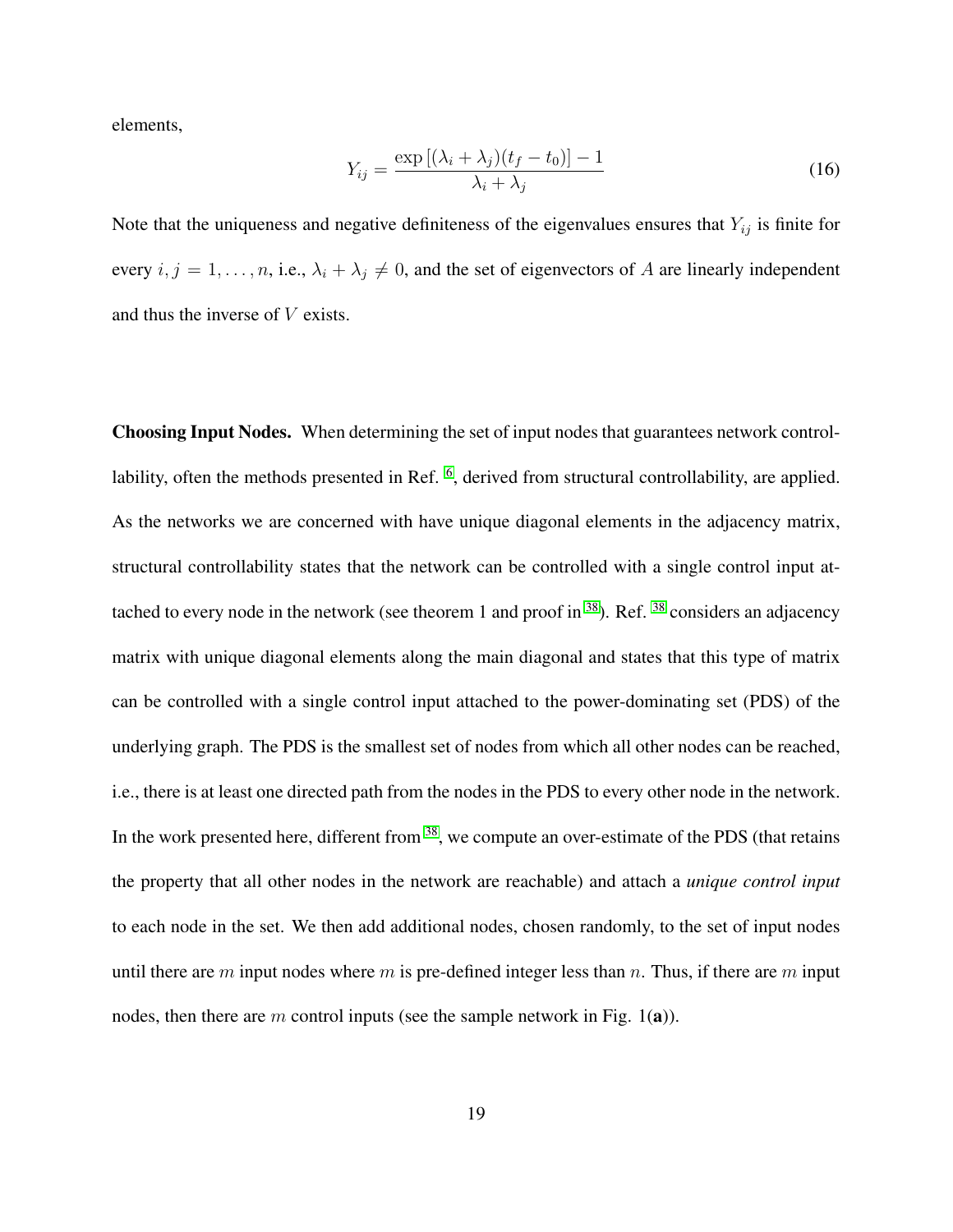**Practical Computation of**  $\eta$ **.** Here we provide additional details on how Figs. 2, 3, and 4, which show the exponential scaling of the energy with respect to the cardinality of the target set, were generated. For large networks, computing the mean over all possible sets of target nodes is computationally expensive. Instead, we approximate  $\eta$  by computing the mean value of log  $E_{\rm max}^{(p)}$  for some sample values of  $p, p = n/10, 2n/10, \ldots, n$  by randomly choosing p nodes to be in a target set and computing the inverse of the smallest eigenvalue of  $W_p$ . In each of the simulations, we compute the mean and standard deviation of the logarithm of the smallest eigenvalue of  $W_p$  for typically 50 iterations. By plotting the values of  $\langle \log E_{\rm max}^{(p)} \rangle$ , we see that a linear model is appropriate and we compute a linear least-squares best fit for the data. The linear curve fit provides a good approximation of  $\log E_{\text{max}}^{(p)}$  as shown in Figs. 2, 3, and 4.

**Degree Preserving Randomization.** To test whether the value of  $\eta$  measured for the real networks is a function of just the average degree,  $k_{av}$ , and degree distribution (scale-free, exponential, etc.) or if there are other factors which play a role, we measure  $\eta$  for randomized versions of the real networks. We use degree preserving randomization (DPR) to ensure that the randomized real network has the same average degree and the same degree sequence. The randomization 'rewires' the edges of the network by randomly choosing two edges and swapping the receiving node. The process is repeated for an allotted amount of iterations until the networks are sufficiently rewired. We compare each real network with its rewired counterparts in terms of their measured values of  $η$ . We see in every case that  $η_{real}$ , the value of  $η$  which corresponds to an original network derived from a dataset listed in Supplementary Table 1, deviates significantly from the distribution of  $\eta$  for the DPR networks. The corresponding p-values are listed in Fig. 5. The disparity indicates that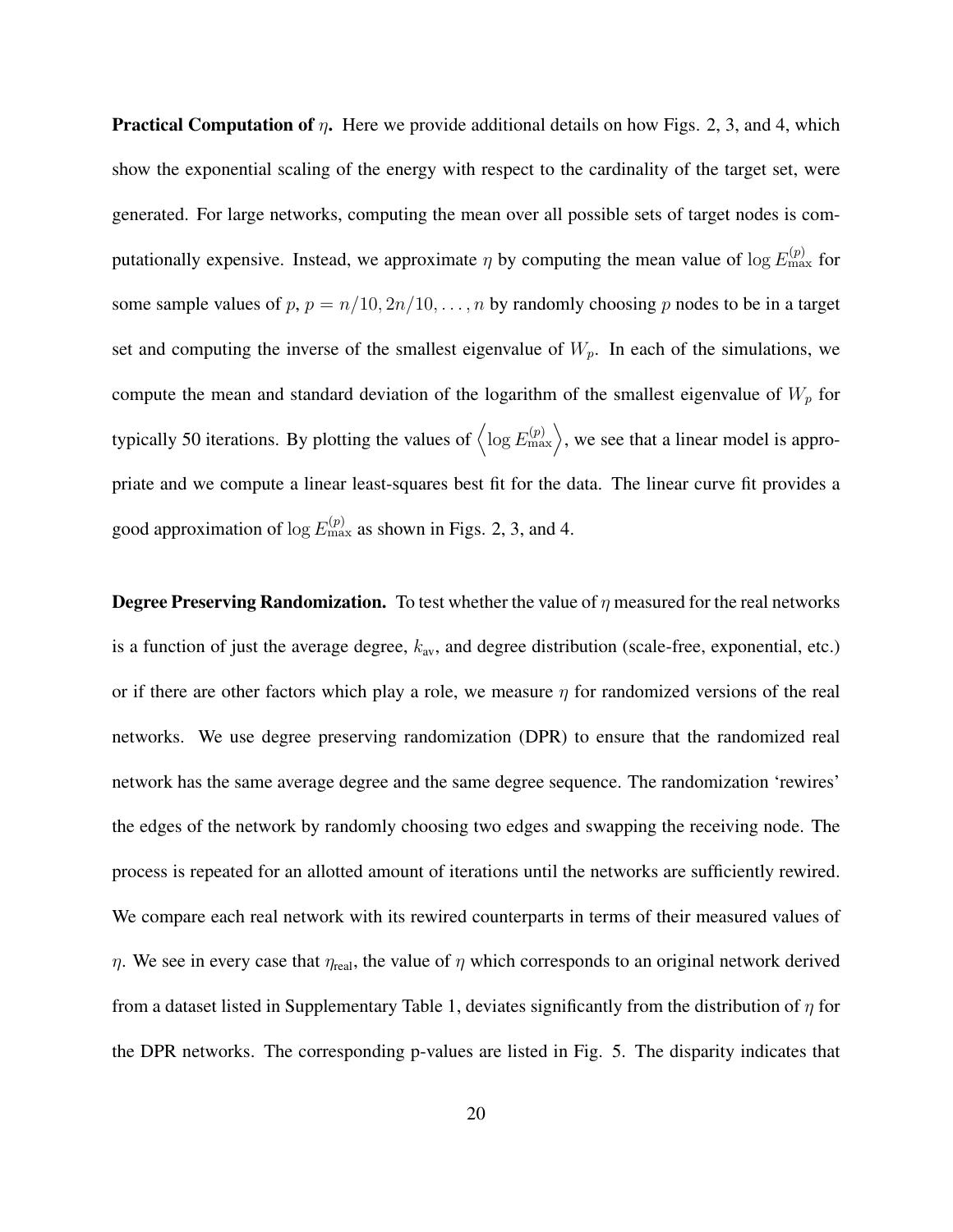the real networks have special network features unaccounted for in the randomly rewired versions. Furthermore, because for all cases  $\eta_{\text{real}}$  is greater than any  $\eta$  obtained from the DPR networks, our target strategies are more beneficial for the original networks.

Numerical Controllability. Recent literature on the control of complex networks has discussed the importance of recognizing the differences between theoretically controllable networks and numerically controllable networks. The issue arises in Gramian based control schemes as the condition number of the Gramian can be quite large for certain 'barely' controllable systems, i.e., ones where the control inputs only just satisfy analytic controllability measures. Ref. <sup>[59](#page-28-3)</sup> found a second phase transition after a system (A,B) becomes analytically controllable, named the *numerical controllability transition*. While we acknowledge the importance of recognizing the second transition, for this article, we opt to use the multi-precision package Advanpix for Matlab so we can examine trends even when there is a relatively small number of control inputs which would otherwise make some networks be not numerically controllable using double precision. For example, the Matlab toolbox Advanpix  $60$  allows the computation of the eigendecomposition of the Gramian W to be performed in an arbitrarily precise manner. Say  $\mu_i$  and  $\mathbf{v}_i$  are the *i*th eigenvalue and eigenvector, respectively. The average residual error, using Advanpix, is,

$$
\langle |Wv_i - \mu_i v_i| \rangle = \mathcal{O}(10^{-a}) \tag{17}
$$

Typical values of a used throughout this paper are 100 to 200.

We also use Advanpix when computing the energy for the general quadratic cost function in Eq. [\(14\)](#page-14-0). To approximate the integral, we use Legendre-Gauss (LG) quadrature with appropri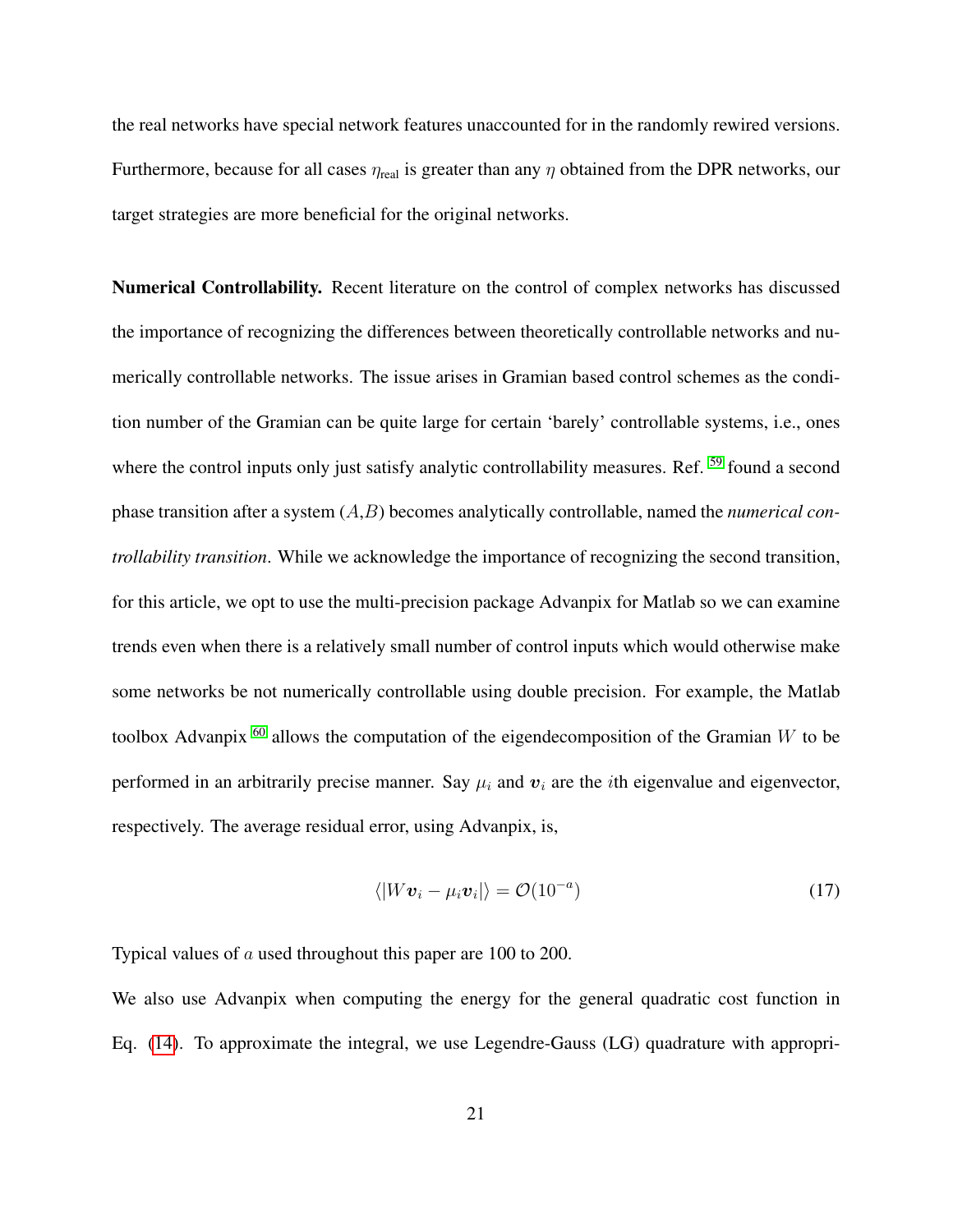ate weights and points.

$$
E_c^{(p)} = \int_{t_0}^{t_f} \mathbf{u}_c^{*T}(t) \mathbf{u}_c^{*}(t) dt \approx \frac{t_f - t_0}{2} \sum_{i=1}^L w_i \mathbf{u}_c^{*T}(\tau_i) \mathbf{u}_c^{*}(\tau_i)
$$
(18)

We choose  $L = 50$  and compute the necessary LG weights  $w_i$  and LG points  $\tau_i$ ,  $i = 1, \ldots, 50$ .

Data availability. The codes used to obtain the results in this study are available from the authors on reasonable request.

Acknowledgements We gratefully acknowledge support from the National Science Foundation through NSF grant CMMI- 1400193, NSF grant CRISP- 1541148 and from the Office of Naval Research through award No. N00014-16-1-2637. We thank Franco Garofalo, Francesco Lo Iudice, Jorge Orozco, Elvia Beltran Ruiz, Jens Lorenz, and Andrea L'Afflitto for insightful conversations.

Author Contributions A.S., I.K., and F.S. formulated the problem statement. A.S. and I.K. performed the mathematical analysis and numerical simulaions. A.S., I.K., and F.S. wrote the paper. F.S. supervised the research.

Competing Interests The authors state there is no conflict of interest.

Correspondence Reprints and permissions information is available at www.nature.com/reprints. The authors declare no competing financial interests. Correspondence and requests for materials should be addressed to I.K. (iklick@unm.edu) or F.S. (fsorrent@unm.edu).

Supplementary Information is available in the online version of the paper.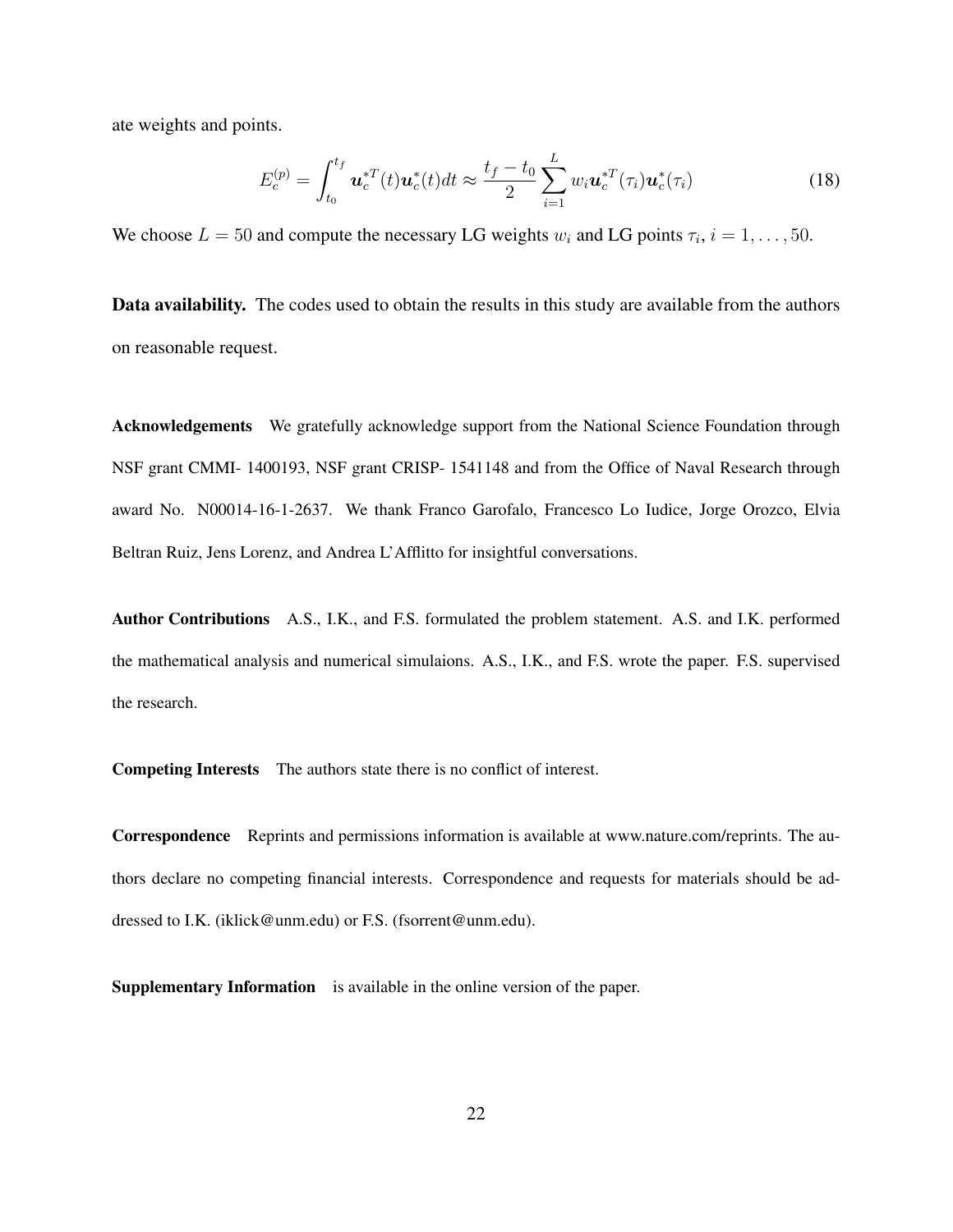- <span id="page-22-0"></span>1. Sorrentino, F., di Bernardo, M., Garofalo, F. & Chen, G. Controllability of complex networks via pinning. *Phys. Rev. E: Stat., Nonlinear, Soft Matter Phys.* 75, 046103 (2007).
- 2. Mikhailov, A. S. & Showalter, K. Introduction to focus issue: Design and control of selforganization in distributed active systems. *Chaos* 18, 026101 (2008).
- 3. Yu, W., Chen, G., Lu, J. & Kurths, J. Synchronization via pinning control on general complex networks. *SIAM J. Control Optim.* 51, 1395–1416 (2013).
- 4. Tang, Y., Gao, H., Kurths, J. & Fang, J.-a. Evolutionary pinning control and its application in uav coordination. *IEEE Trans. Ind. Inf.* 8, 828–838 (2012).
- 5. Wang, X. F. & Chen, G. Pinning control of scale-free dynamical networks. *Physica A* 310, 521–531 (2002).
- <span id="page-22-1"></span>6. Liu, Y.-Y., Slotine, J.-J. & Barabasi, A.-L. Controllability of complex networks. ´ *Nature* 473, 167–173 (2011).
- 7. Liu, Y.-Y., Slotine, J.-J. & Barabasi, A.-L. reply to: Few inputs can reprogram biological networks. *Nature* 478, E4–E5 (2011).
- <span id="page-22-2"></span>8. Ruths, J. & Ruths, D. Control profiles of complex networks. *Science* 343, 1373 – 1376 (2014).
- 9. Summers, T. H. & Lygeros, J. Optimal sensor and actuator placement in complex dynamical networks. *IFAC Proceedings Volumes* 47, 3784–3789 (2014). 19th IFAC World Congress.
- 10. Wang, B., Gao, L. & Gao, Y. Control range: a controllability-based index for node significance in directed networks. *J. Stat. Mech: Theory Exp.* 2012, P04011 (2012).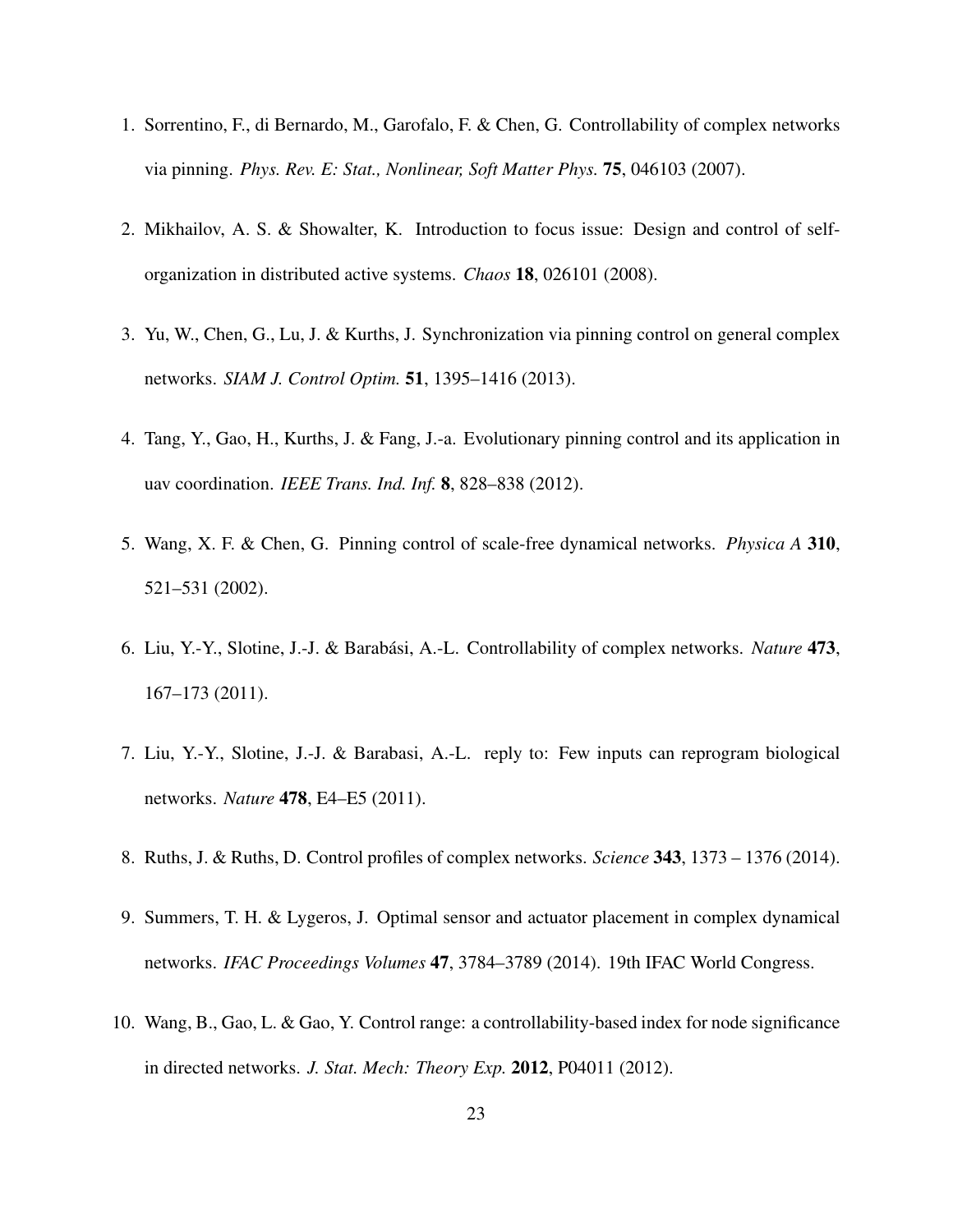- 11. Nepusz, T. & Vicsek, T. Controlling edge dynamics in complex networks. *Nat. Phys.* 8, 568–573 (2012).
- <span id="page-23-7"></span>12. Yuan, Z., Zhao, C., Di, Z., Wang, W.-X. & Lai, Y.-C. Exact controllability of complex networks. *Nat. Commun.* 4 (2013).
- 13. Müller, F.-J. & Schuppert, A. Few inputs can reprogram biological networks. *Nature* 478, E4 (2011).
- <span id="page-23-0"></span>14. Iudice, F. L., Garofalo, F. & Sorrentino, F. Structural permeability of complex networks to control signals. *Nat. Commun.* 6 (2015).
- <span id="page-23-1"></span>15. Arianos, S., Bompard, E., Carbone, A. & Xue, F. Power grid vulnerability: A complex network approach. *Chaos* 19, 013119 (2009).
- <span id="page-23-2"></span>16. Pagani, G. A. & Aiello, M. The power grid as a complex network: a survey. *Physica A* 392, 2688–2700 (2013).
- <span id="page-23-3"></span>17. Onnela, J.-P. *et al.* Analysis of a large-scale weighted network of one-to-one human communication. *New J. Phys.* 9, 179 (2007).
- <span id="page-23-4"></span>18. Kwak, H., Lee, C., Park, H. & Moon, S. What is twitter, a social network or a news media? In *Proceedings of the 19th international conference on World wide web*, 591–600 (ACM, 2010).
- <span id="page-23-6"></span><span id="page-23-5"></span>19. Palsson, B. *Systems biology* (Cambridge University Press, 2015).
- 20. Sporns, O. Structure and function of complex brain networks. *Dialogues Clin Neurosci* 15, 247–262 (2013).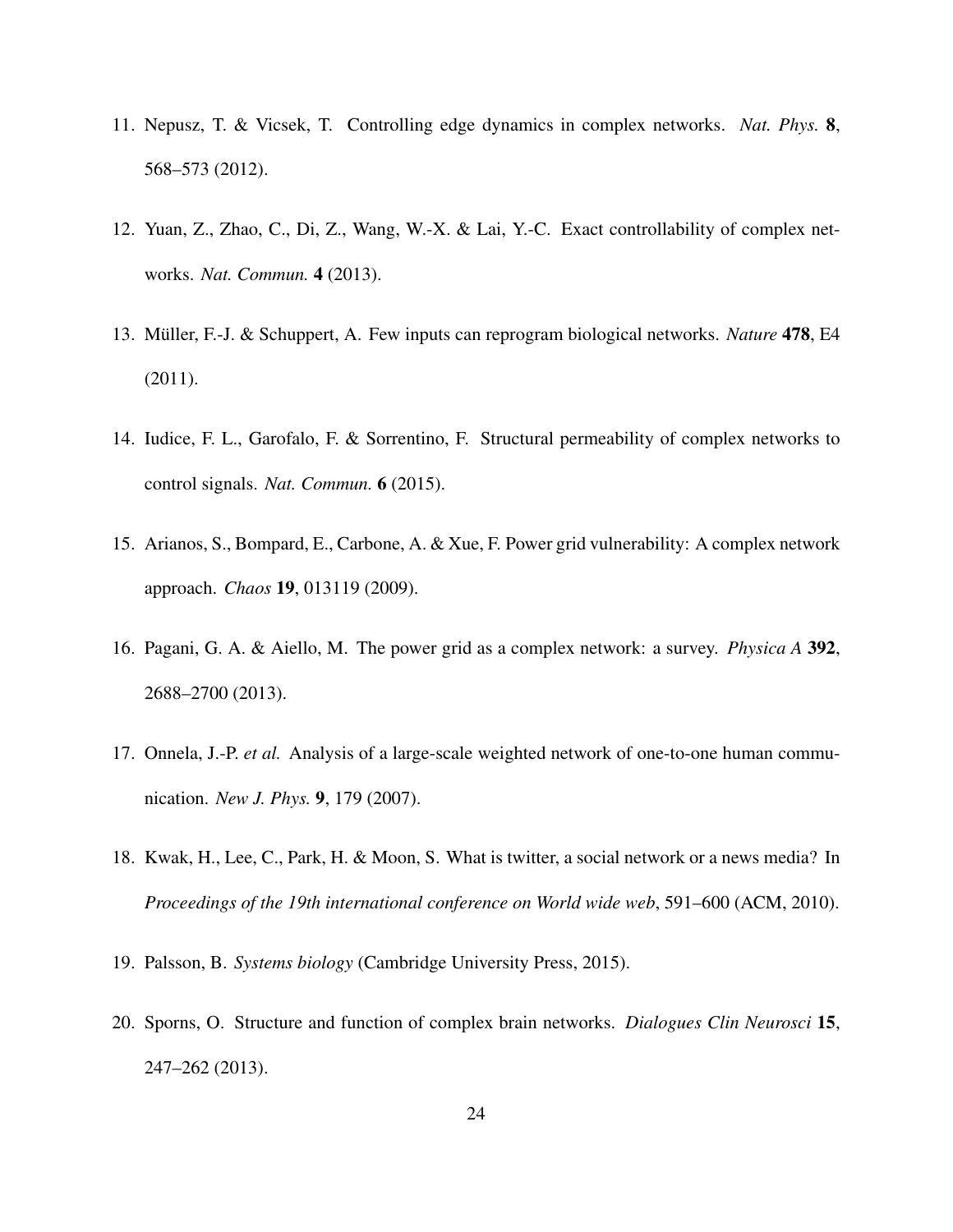- <span id="page-24-0"></span>21. Papo, D., Buldú, J. M., Boccaletti, S. & Bullmore, E. T. Complex network theory and the brain. *Phil. Trans. R. Soc. B* 369, 20130520 (2014).
- <span id="page-24-1"></span>22. Allhoff, K. T. & Drossel, B. When do evolutionary food web models generate complex networks? *Journal of theoretical biology* 334, 122–129 (2013).
- <span id="page-24-2"></span>23. Lerman, K. & Ghosh, R. Information contagion: An empirical study of the spread of news on digg and twitter social networks. *ICWSM* 10, 90–97 (2010).
- <span id="page-24-4"></span><span id="page-24-3"></span>24. Newman, M. E. *Networks: an introduction* (OUP Oxford, 2010).
- 25. Gao, X.-D., Wang, W.-X. & Lai, Y.-C. Control efficacy of complex networks. *Scientific Reports* 6 (2016).
- <span id="page-24-6"></span><span id="page-24-5"></span>26. Kailath, T. *Linear systems*, vol. 156 (Prentice-Hall Englewood Cliffs, NJ, 1980).
- 27. Yan, G. *et al.* Spectrum of controlling and observing complex networks. *Nature Physics* 11, 779–786 (2015).
- <span id="page-24-7"></span>28. Yan, G., Ren, J., Lai, Y.-C., Lai, C.-H. & Li, B. Controlling complex networks: how much energy is needed? *Physical review letters* 108, 218703 (2012).
- <span id="page-24-8"></span>29. Chen, Y.-Z., Wang, L.-Z., Wang, W.-X. & Lai, Y.-C. Energy scaling and reduction in controlling complex networks. *Royal Society open science* 3, 160064 (2016).
- <span id="page-24-9"></span>30. Nacher, J. C. & Akutsu, T. Minimum dominating set-based methods for analyzing biological networks. *Methods* 102, 57–63 (2016).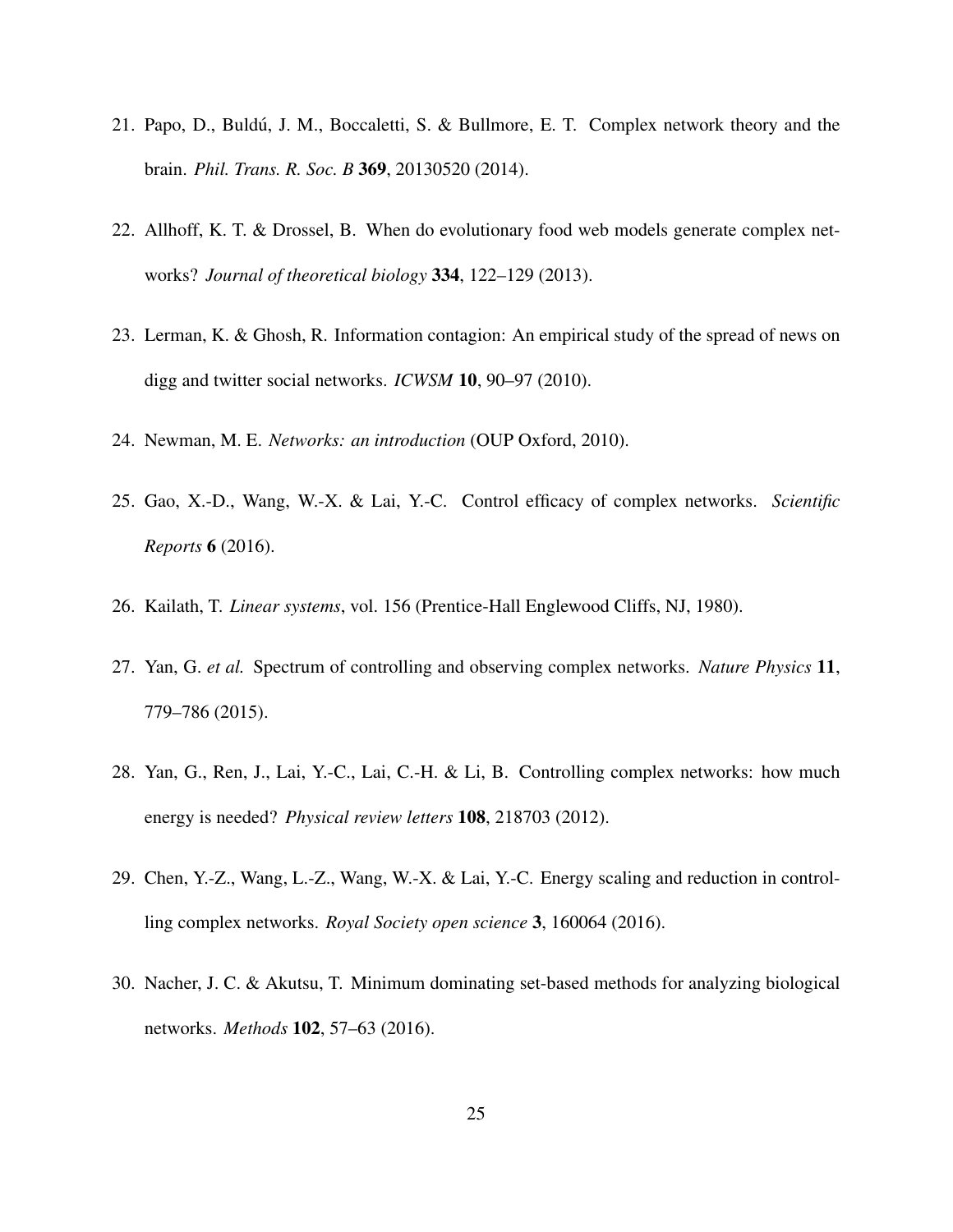- <span id="page-25-0"></span>31. Wuchty, S. Controllability in protein interaction networks. *Proceedings of the National Academy of Sciences* 111, 7156–7160 (2014).
- <span id="page-25-1"></span>32. Yang, K., Bai, H., Ouyang, Q., Lai, L. & Tang, C. Finding multiple target optimal intervention in disease-related molecular network. *Molecular Systems Biology* 4, 228 (2008).
- <span id="page-25-2"></span>33. Galbiati, M., Delpini, D. & Battiston, S. The power to control. *Nature Physics* 9, 126–128 (2013).
- <span id="page-25-3"></span>34. Klemm, K., Eguíluz, V. M., Toral, R. & San Miguel, M. Nonequilibrium transitions in complex networks: A model of social interaction. *Physical Review E* 67, 026120 (2003).
- <span id="page-25-4"></span>35. Gao, J., Liu, Y.-Y., D'Souza, R. M. & Barabási, A.-L. Target control of complex networks. *Nat. Commun.* 5 (2014).
- <span id="page-25-5"></span>36. Albert, R. & Barabasi, A.-L. Statistical mechanics of complex networks. ´ *Rev. Mod. Phys.* 74, 47 (2002).
- <span id="page-25-6"></span>37. Slotine, J.-J., Li, W. *et al. Applied nonlinear control*, vol. 1991 (Prentice-Hall Englewood Cliffs, NJ, 1991).
- <span id="page-25-7"></span>38. Cowan, N. J., Chastain, E. J., Vilhena, D. A., Freudenberg, J. S. & Bergstrom, C. T. Nodal dynamics, not degree distributions, determine the structural controllability of complex networks. *PLoS one* 7, e38398 (2012).
- <span id="page-25-8"></span>39. Rugh, W. J. *Linear system theory*, vol. 2 (Prentice Hall Upper Saddle River, NJ, 1996).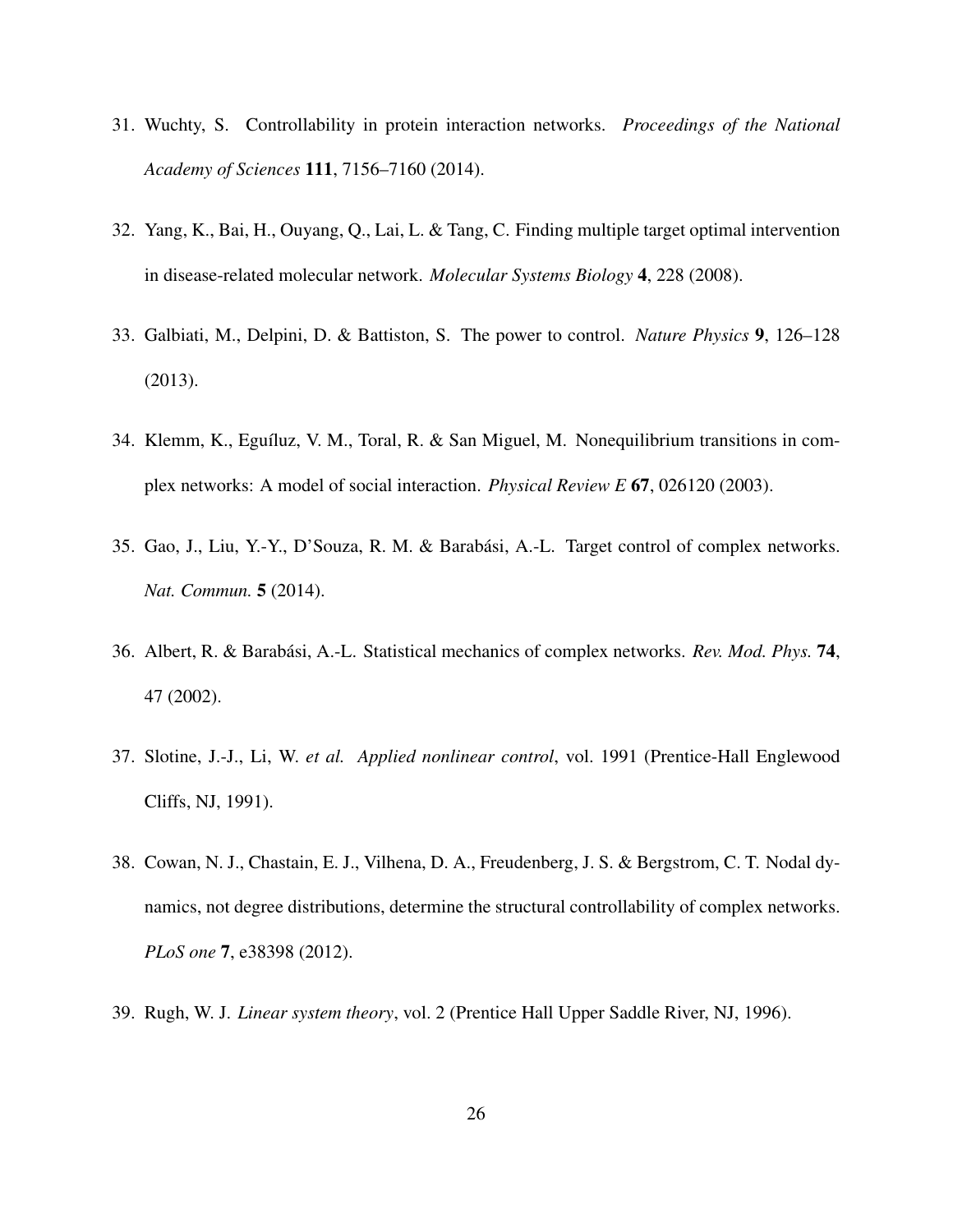- <span id="page-26-0"></span>40. Murota, K. & Poljak, S. Note on a graph-theoretic criterion for structural output controllability. *IEEE Trans. Autom. Control* 35, 939–942 (1990).
- <span id="page-26-1"></span>41. Stengel, R. F., Ghigliazza, R., Kulkarni, N. & Laplace, O. Optimal control of innate immune response. *Optimal control applications and methods* 23, 91–104 (2002).
- <span id="page-26-2"></span>42. Chang, Y. H. & Tomlin, C. Inference of temporally evolving network dynamics with applications in biological systems. In *2011 50th IEEE Conference on Decision and Control and European Control Conference*, 3706–3711 (IEEE, Orlando, FL, USA, 2011).
- <span id="page-26-3"></span>43. Cao, Y. & Ren, W. Optimal linear-consensus algorithms: an lqr perspective. *IEEE Trans. Syst. Man Cybern. Part B Cybern.* 40, 819–830 (2010).
- 44. Cosby, J. A., Shtessel, Y. B. & Bordetsky, A. Uncooperative multi-agent communication network control, hybrid lq approach. In *2012 American Control Conference (ACC)*, 2830– 2835 (IEEE, 2012).
- <span id="page-26-4"></span>45. Mosebach, A. & Lunze, J. Synchronization of autonomous agents by an optimal networked controller. In *Control Conference (ECC), 2014 European*, 208–213 (IEEE, 2014).
- <span id="page-26-5"></span>46. Galván-Guerra, R. & Azhmyakov, V. Hybrid lq optimization of linear network based systems. In *Industrial Technology (ICIT), 2010 IEEE International Conference on*, 1759–1764 (IEEE, 2010).
- <span id="page-26-6"></span>47. Bloembergen, D., Sahraei, B. R., Bou-Ammar, H., Tuyls, K. & Weiss, G. Influencing social networks: An optimal control study. In *ECAI*, 105–110 (2014).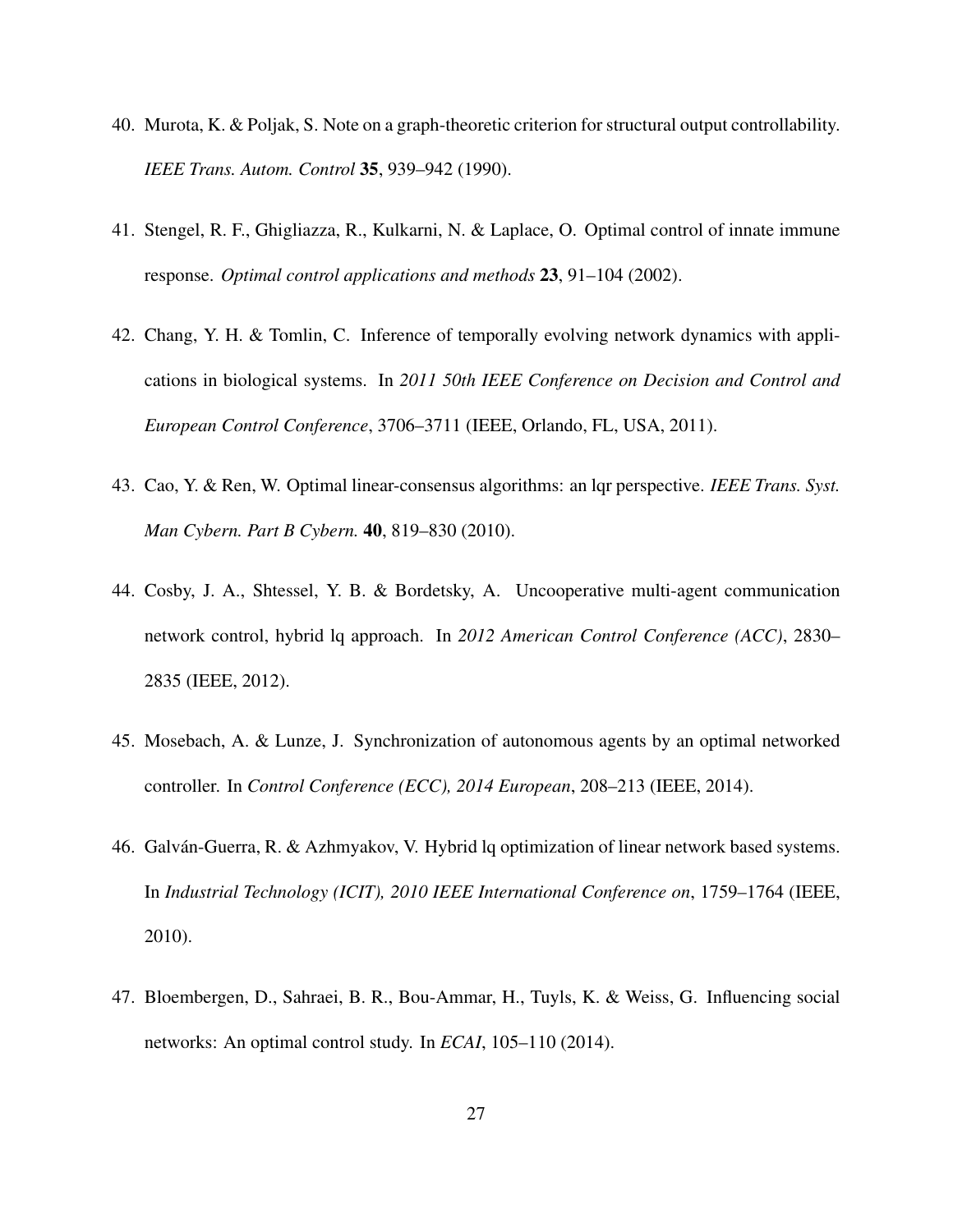- <span id="page-27-0"></span>48. Bernstein, D. S. *Matrix mathematics: theory, facts, and formulas* (Princeton University Press, 2009).
- 49. Priess, M. C., Conway, R., Choi, J., Popovich, J. M. & Radcliffe, C. Solutions to the inverse lqr problem with application to biological systems analysis. *IEEE Trans. Control Syst. Technol.* 23, 770–777 (2015).
- 50. Chen, C., Fan, T. & Wang, B. Inverse optimal control of hyperchaotic finance system. *World Journal of Modelling and Simulation* 10, 83–91 (2014).
- <span id="page-27-1"></span>51. Ali, U., Yan, Y., Mostofi, Y. & Wardi, Y. An optimal control approach for communication and motion co-optimization in realistic fading environments. In *2015 American Control Conference*, 2930–2935 (IEEE, 2015).
- <span id="page-27-2"></span>52. Goh, K.-I., Kahng, B. & Kim, D. Universal behavior of load distribution in scale-free networks. *Phys. Rev. Lett.* 87, 278701 (2001).
- <span id="page-27-3"></span>53. Milo, R. *et al.* Superfamilies of evolved and designed networks. *Science* 303, 1538–1542 (2004).
- <span id="page-27-4"></span>54. Jeong, H., Tombor, B., Albert, R., Oltvai, Z. N. & Barabási, A.-L. The large-scale organization of metabolic networks. *Nature* 407, 651–654 (2000).
- <span id="page-27-5"></span>55. Lafferty, K. D., Hechinger, R. F., Shaw, J. C., Whitney, K. & Kuris, A. M. Food webs and parasites in a salt marsh ecosystem. *Disease ecology: community structure and pathogen dynamics* 119–134 (2006).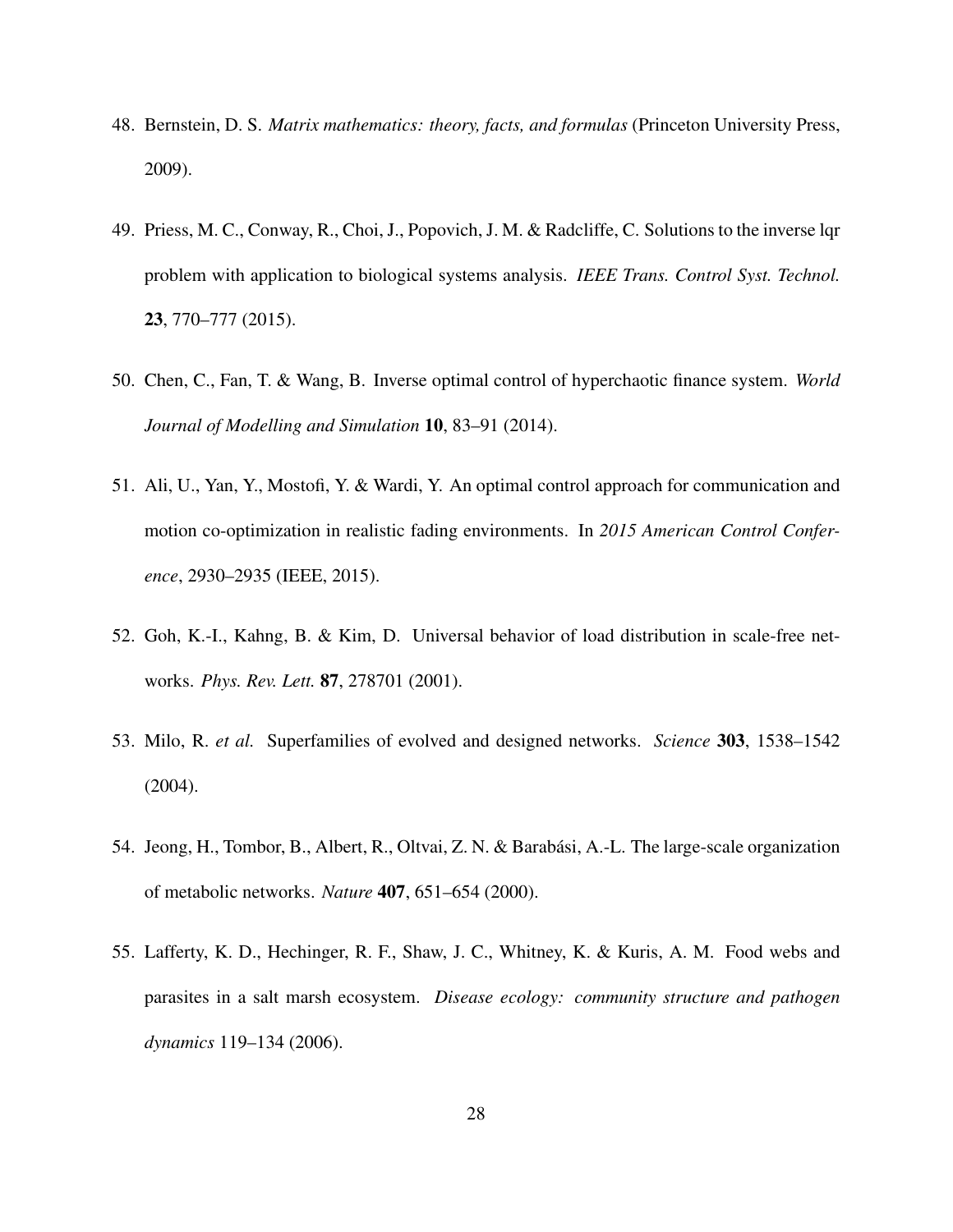- <span id="page-28-0"></span>56. Opsahl, T. Triadic closure in two-mode networks: Redefining the global and local clustering coefficients. *Social Networks* 35, 159–167 (2013).
- <span id="page-28-1"></span>57. [https://www.ee.washington.edu/research/pstca/pf118/pg\\_](https://www.ee.washington.edu/research/pstca/pf118/pg_tca118bus.htm) [tca118bus.htm](https://www.ee.washington.edu/research/pstca/pf118/pg_tca118bus.htm).
- <span id="page-28-3"></span><span id="page-28-2"></span>58. <http://vlado.fmf.uni-lj.si/pub/networks/data/>.
- 59. Sun, J. & Motter, A. E. Controllability transition and nonlocality in network control. *Phys. Rev. Lett.* 110, 208701 (2013).
- <span id="page-28-5"></span><span id="page-28-4"></span>60. Multiprecision computing toolbox for matlab v.3.8.3 (Advanpix LLC, 2015).
- 61. Freeman, L. C., Webster, C. M. & Kirke, D. M. Exploring social structure using dynamic three-dimensional color images. *Social Networks* 20, 109–118 (1998).
- <span id="page-28-6"></span>62. Menck, P. J., Heitzig, J., Kurths, J. & Schellnhuber, H. J. How dead ends undermine power grid stability. *Nat. Commun.* 5 (2014).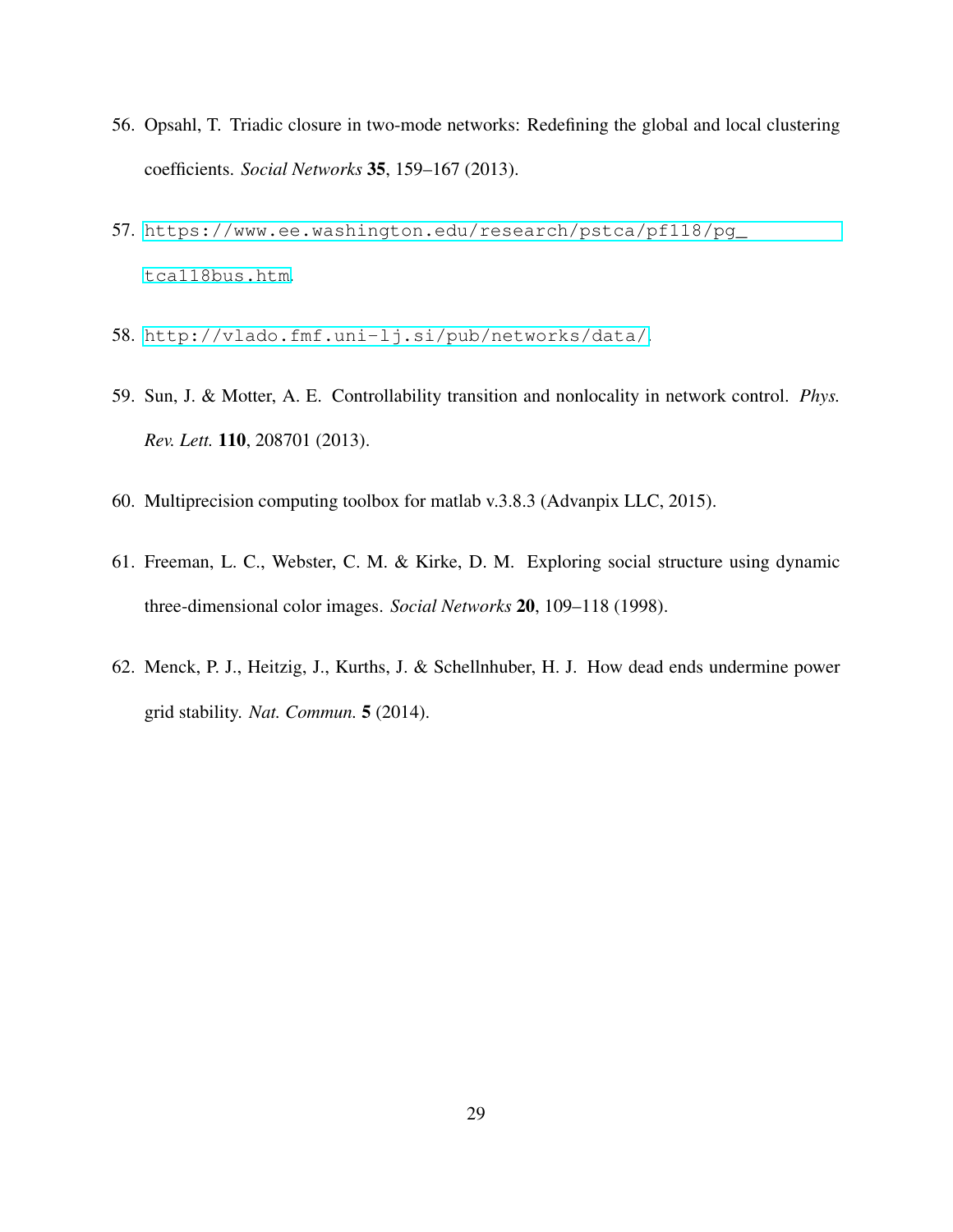

Figure 1: An example network and control energy reduction with fewer targets. (a) A sample network with seven nodes and color-coded input signals (blue) and output sensors (pink). Note that each control input is directly connected to a *single* node, and each output sensor receives the state of a *single* node. Nodes directly connected to the pink outputs are *target nodes*, i.e., they have a prescribed final state that we wish to achieve in finite time,  $t_f$ . The corresponding vector  $y(t_f)$  is defined in terms of the states as well. Nodes directly receiving a signal from a blue node are called *input nodes* and the remaining nodes are neither input nodes nor target nodes. (b) We examine a three node network where every node is a target node (pink nodes) and one node receives a control input (blue). The edge weights are shown and the self-loop magnitude  $k = 1$ . (c) The state evolution is shown where the initial condition is the origin and the final state for each target node is  $y_i(t_f) = 1$ ,  $i = 1, 2, 3$ . (d) The square of the magnitude of the control input is also shown. The energy, or the control effort, is found by integrating the square of the magnitude of the the control input. For this case,  $E = \int |u(t)|^2 \approx 382$  (a.u.). (e) The same network as in (b) but now only one node is declared a target node. (f) The state evolution is shown where the initial condition remains the origin but the final condition is only defined  $\frac{f}{3}$   $y_3(t_f) = 1$ . (g) The square of the magnitude of the control input is also shown. Note the different vertical axis scale as compared to  $(d)$ . For the second case,  $E = \int |u(t)|^2 \approx 66.3$  (a.u.).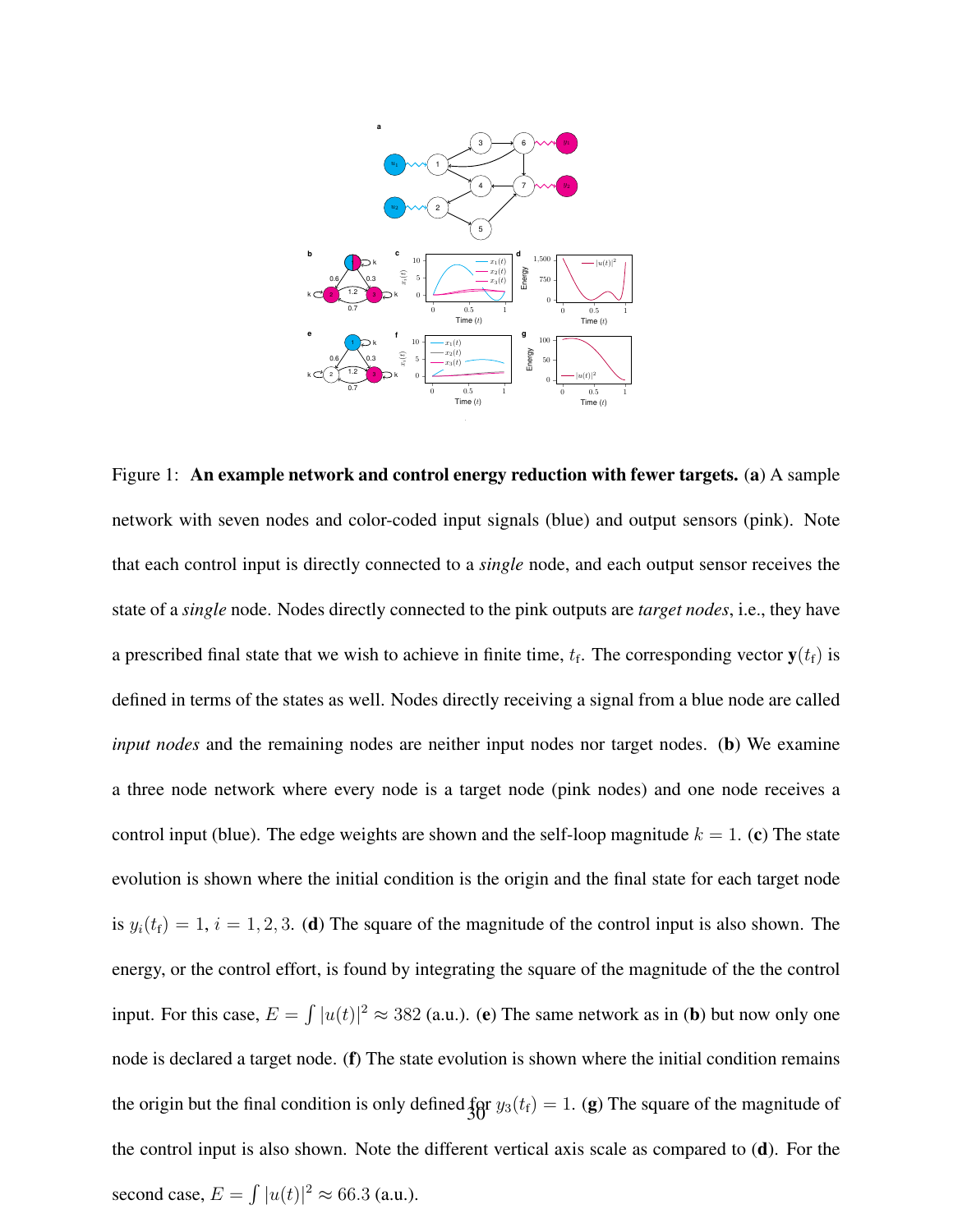

Figure 2: The variation of  $\eta$  with respect to model network parameters. (a) The maximum control energy is computed for model networks constructed with the static model and the Erdos-Renyi model while varying the target node fraction. For the static model, four different power-law exponents are used. The average degree of each model network is  $k_{av} = 2.5$  and its size is  $n =$ 500. The input node fraction  $n_d = 0.5$ , chosen such that the pair  $(A, B)$  is controllable. Further aspects like edge weights and values along the diagonal of the adjacency matrix are discussed in the Methods. Each set of target nodes is chosen randomly from the nodes in the network. Each point represents the mean value of the control energy taken over 50 realizations. The error bars represent one standard deviation. Note the linear growth of the logarithm of the control energy. The slopes of these curves are the values of  $\eta$  corresponding to each set of parameters. A linear fit curve is provided in grey. Also, as  $\gamma$  grows, i.e., the scale free models become more homogeneous, the slope approaches that of the Erdos-Renyi model. (b) The same study as in (a) except that  $k_{\text{av}} = 8.0$ . The same behavior is seen but note the difference in scales of the vertical axis. Each point is the mean over 50 realizations, and errord bars represent one standard deviation. (c) The study in (a) and (b) is performed for more values of  $k_{av}$  and the value of  $\eta$  is computed for each curve.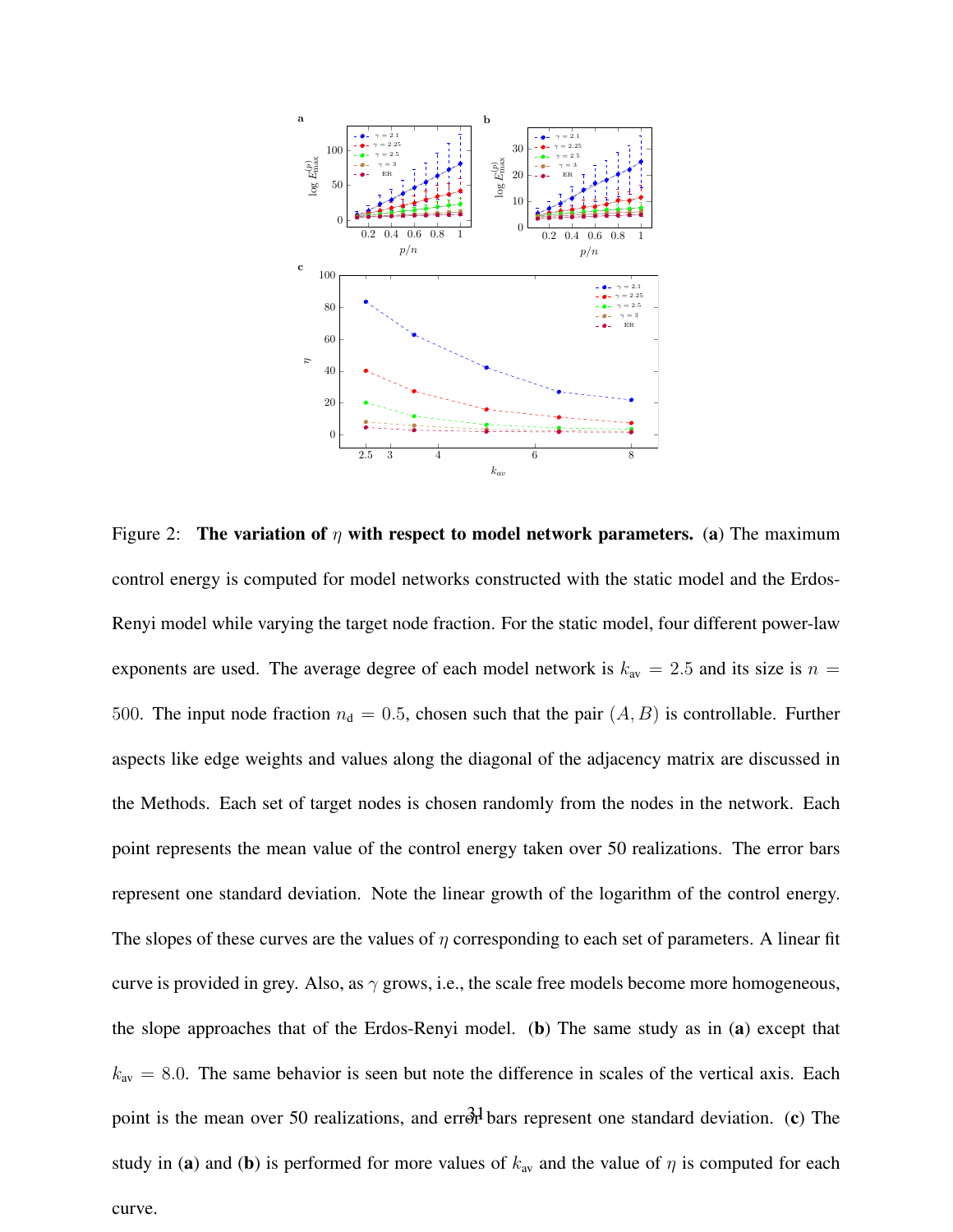

Figure 3: Energy scaling as time horizon and input node fraction are varied. Besides the average degree and power-law exponent which describe the underlying graph of the network (Fig. 2), there are other parameters that can affect the control energy such as the time horizon and the number of designated input nodes. (a) The time horizon, defined as  $t_f - t_0$ , is varied for networks constructed using the static model with the following properties:  $n = 500$ ,  $\gamma_{\text{in}} = \gamma_{\text{out}} = 3.0$ ,  $k_{\text{av}} = 5.0$ , and  $n_{\text{d}} = 0.5$ . As we choose  $t_0 = 0$ , the time horizon is equivalent to just  $t_f$ . The main plot shows how the log of the maximum control energy changes with target node fraction,  $p/n$ . Each point represents the mean over 50 realizations, and error bars represent one standard deviation. The inset shows how  $\eta$  changes with the time horizon. We see a sharp increase as the time horizon decreases. (b) We also investigate how  $\eta$  varies with the number of input nodes. The same class of network is examined as in (a):  $n = 500$ ,  $\gamma_{\text{in}} = \gamma_{\text{out}} = 3.0$  and  $k_{\text{av}} = 5.0$ . For both simulations, nodes are randomly and independently chosen to be in each target set. We see that  $\eta$ grows as the number of input nodes decreases as shown in the inset.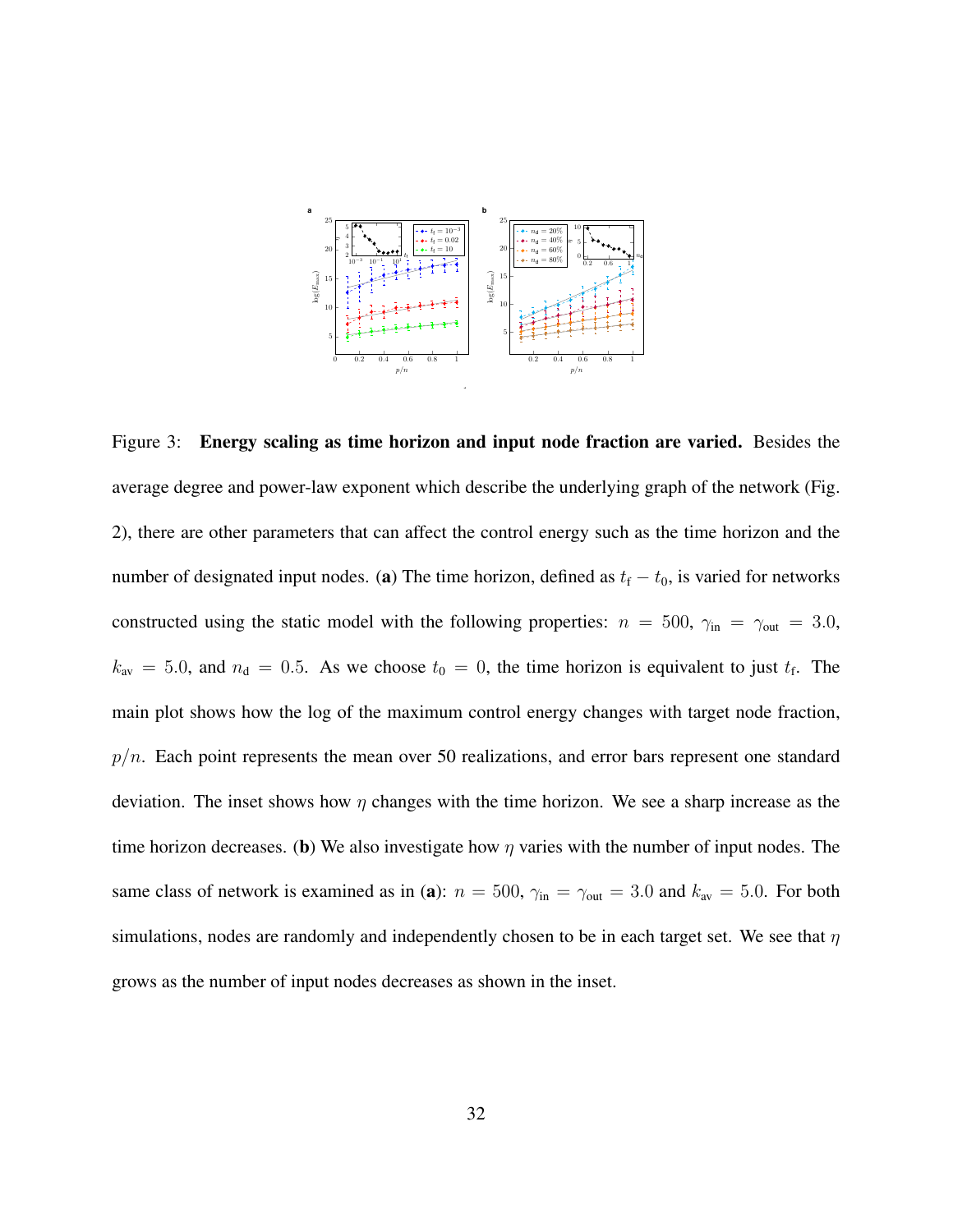

Figure 4: Values of  $\eta$  for real datasets. (a) We compute the maximum control energy required for the s420st circuit network and the TM metabolic network for increasing target node fraction,  $p/n$ . Each point represents the mean of fifty realizations where each realization is a specific choice of the nodes in the target node set. Error bars represent one standard deviation. (b) The same analysis performed for the Carpinteria food web, the protein structure 1 network, and a Facebook forum network. Each points represents the mean of fifty realizations where each realization is a specific choice of the nodes in the target node set. Error bars represent one standard deviation. For both (a) and (b), the linear behavior exists only when the target fraction increases greater than  $p/n = 0.1$ . (c) We numerically compute values of  $\eta$  for real datasets (compiled in Supplementary Table 1) for comparison when  $n_d = 0.45$  or larger. The values of  $\eta$  are plotted against each network's average degree as the degree distribution that best describes the degree sequence may or may not be scalefree. Nonetheless, we see a similar trend, that low average degree networks have a larger value of  $\eta$ , as demonstrated in Fig. 2(c). Also worth noting is that networks from the same class (as defined in the legend) tend to have similar values of  $\eta$ .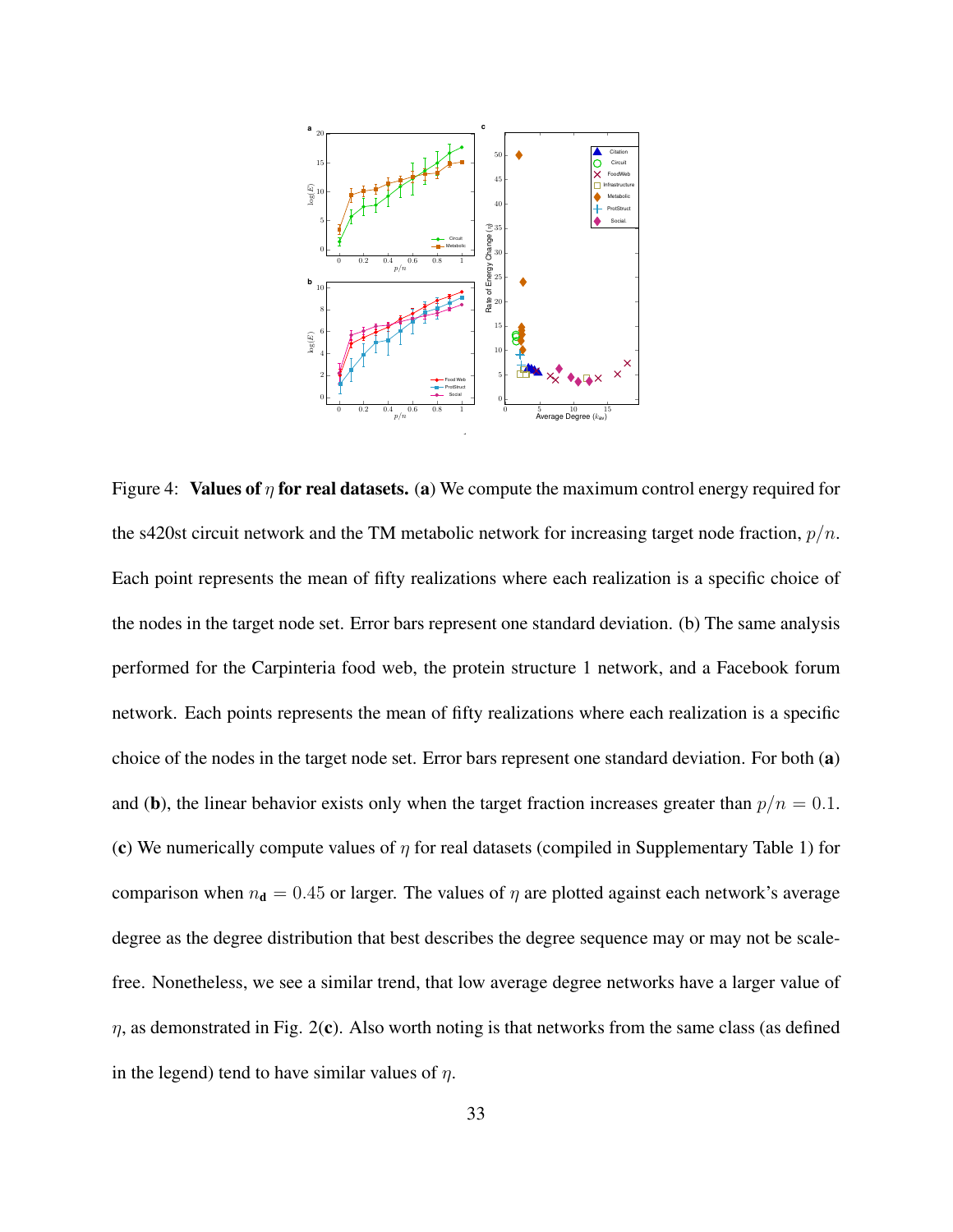

Figure 5: Degree-Preserving Randomization of Real Networks. Probability density functions (PDF) of the distribution of  $\eta$  for a selection of real networks that have undergone degree preserving randomization (DPR) and  $n_d = 0.45$ . (a) RHS <sup>[61](#page-28-5)</sup> from Social. (b) s420st <sup>[53](#page-27-3)</sup> from Circuit. (c) TP-met <sup>[54](#page-27-4)</sup> from Metabolic. (d) North Euro Grid <sup>[62](#page-28-6)</sup> from Infrastructure. (e) Capinteria <sup>[55](#page-27-5)</sup> from Food Web. (f) Each of the corresponding p-values are listed in the table. The vertical lines mark the value of  $\eta_{\text{real}}$  which corresponds to the original network.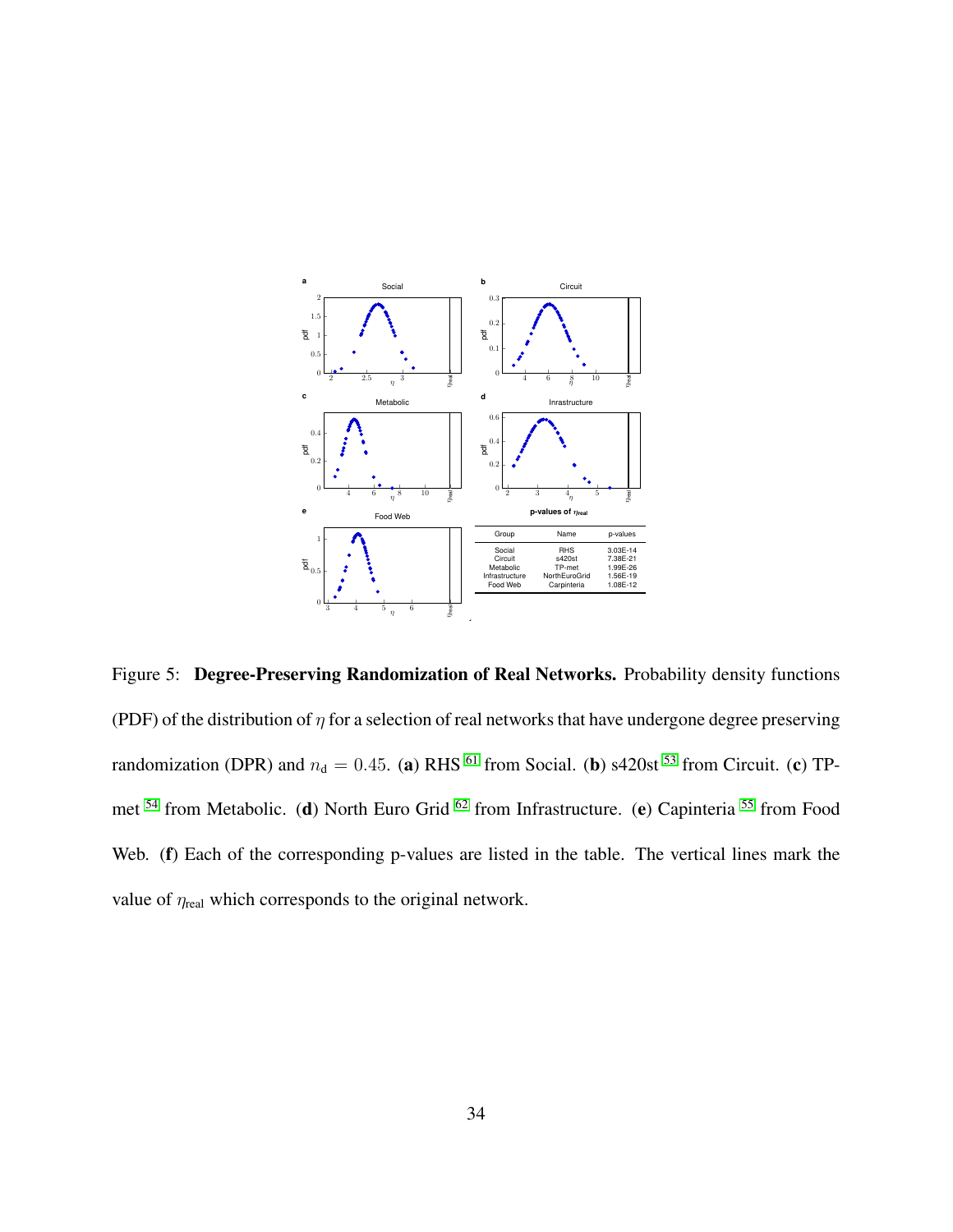

Figure 6: Average energy for increasing state weight matrices. We demonstrate that for both model networks and real datasets, increasing  $\zeta$  (where the state weight matrix,  $Q = \zeta I_n$ , does not significantly increase the average energy. (a) The static model is used to generate model networks with parameters  $n = 300$  and  $k_{av} = 5.0$  where  $n_d = 0.5$ . Note that the order of magnitude, here represented as a linear scale with respect to the logarithm of the energy, is approximately constant. Each point is averaged over 50 iterations of model networks and final desired states, which have Euclidean norm equal to one. (b) Two real networks are also examined and the average energy is computed. Each point is the mean over 50 realizations where each realization represents a choice of final condition such that the final condition has Euclidean norm equal to one. For both studies, error bars represent one standard deviation.